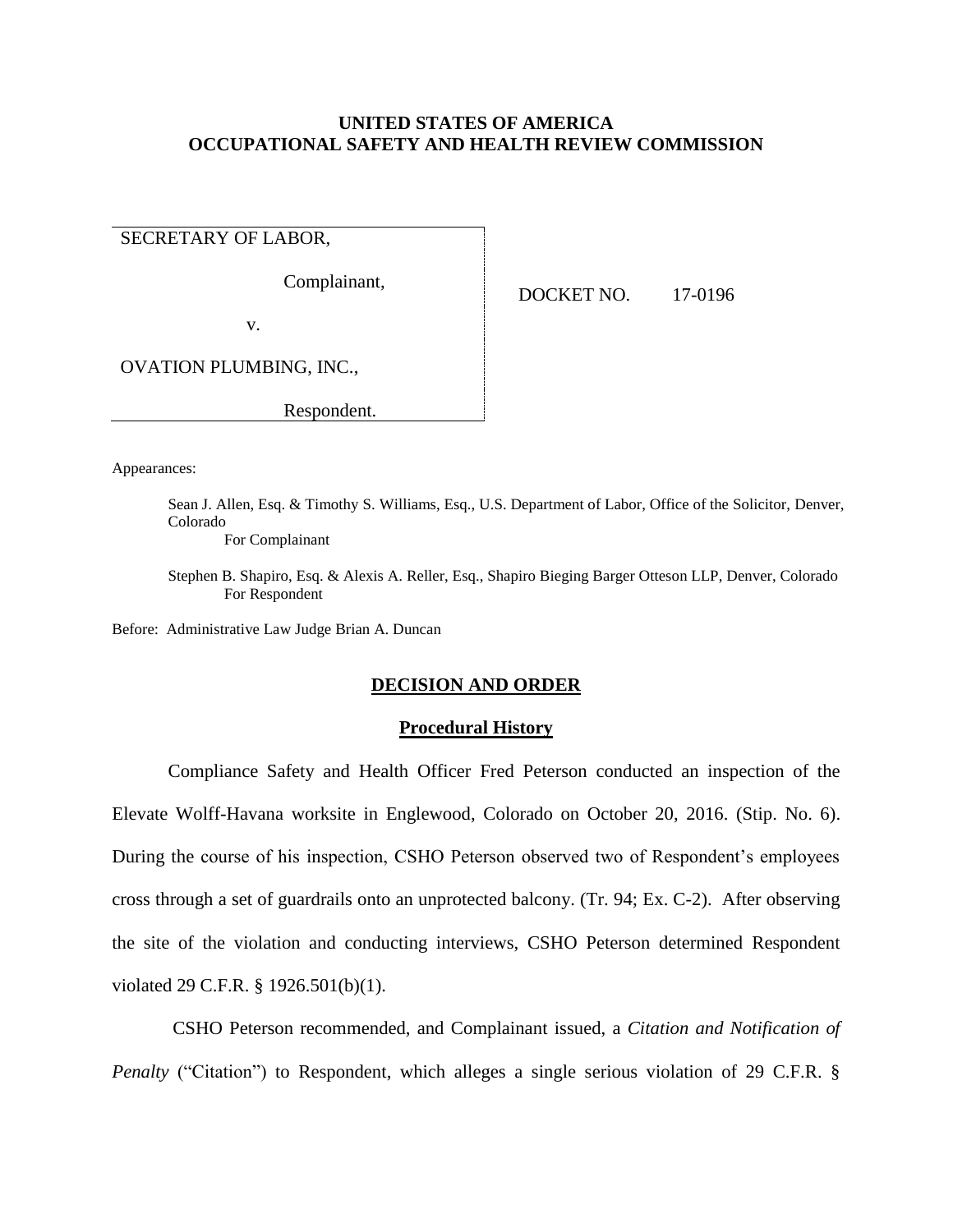1926.501(b)(1). Complainant proposed a total penalty of \$4,811.00. Respondent timely contested the Citation, claiming the exception found in the scope and application paragraph of 29 C.F.R. §  $1926.500(a)(1)$ . This brought the matter before the United States Occupational Safety and Health Review Commission ("Commission") pursuant to Section 10(c) of the Occupational Safety and Health Act of 1970, 29 U.S.C. § 651 *et seq*. ("the Act").

The Chief Judge designated this matter for Simplified Proceedings. A trial was conducted in Denver, Colorado on September 25, 2017. Four witnesses testified at trial: (1) CSHO Fred Peterson; (2) Clyde George, Superintendent for Martines Palmeiro Construction (MPC); (3) Paul Wilson, Respondent's site foreman; and (4) Edward McMillan, Respondent's owner. Both parties timely submitted post-trial briefs for the Court's consideration.

### **Jurisdiction & Stipulations**

The parties stipulated the Commission has jurisdiction over this proceeding pursuant to Section 10(c) of the Act. (Tr.  $38-39$ ). The parties also stipulated that, at all times relevant to this proceeding, Respondent was an employer engaged in a business and industry affecting interstate commerce within the meaning of Sections 3(3) and 3(5) of the Act, 29 U.S.C. § 652(5). (Tr. 39). *See Slingluff v. OSHRC*, 425 F.3d 861 (10th Cir. 2005). The parties also stipulated to other factual matters, which were read into the record.<sup>1</sup> (Tr. 38–40).

#### **Factual Background**

#### The Inspection

CSHO Fred Peterson conducted an inspection of the Elevate Wolff-Havana project pursuant to Complainant's construction inspection program. The construction program uses a randomly generated list of construction sites, which are assigned to individual area offices to be

<sup>1.</sup> References to the parties' stipulations shall be as follows: "(Stip. No. )".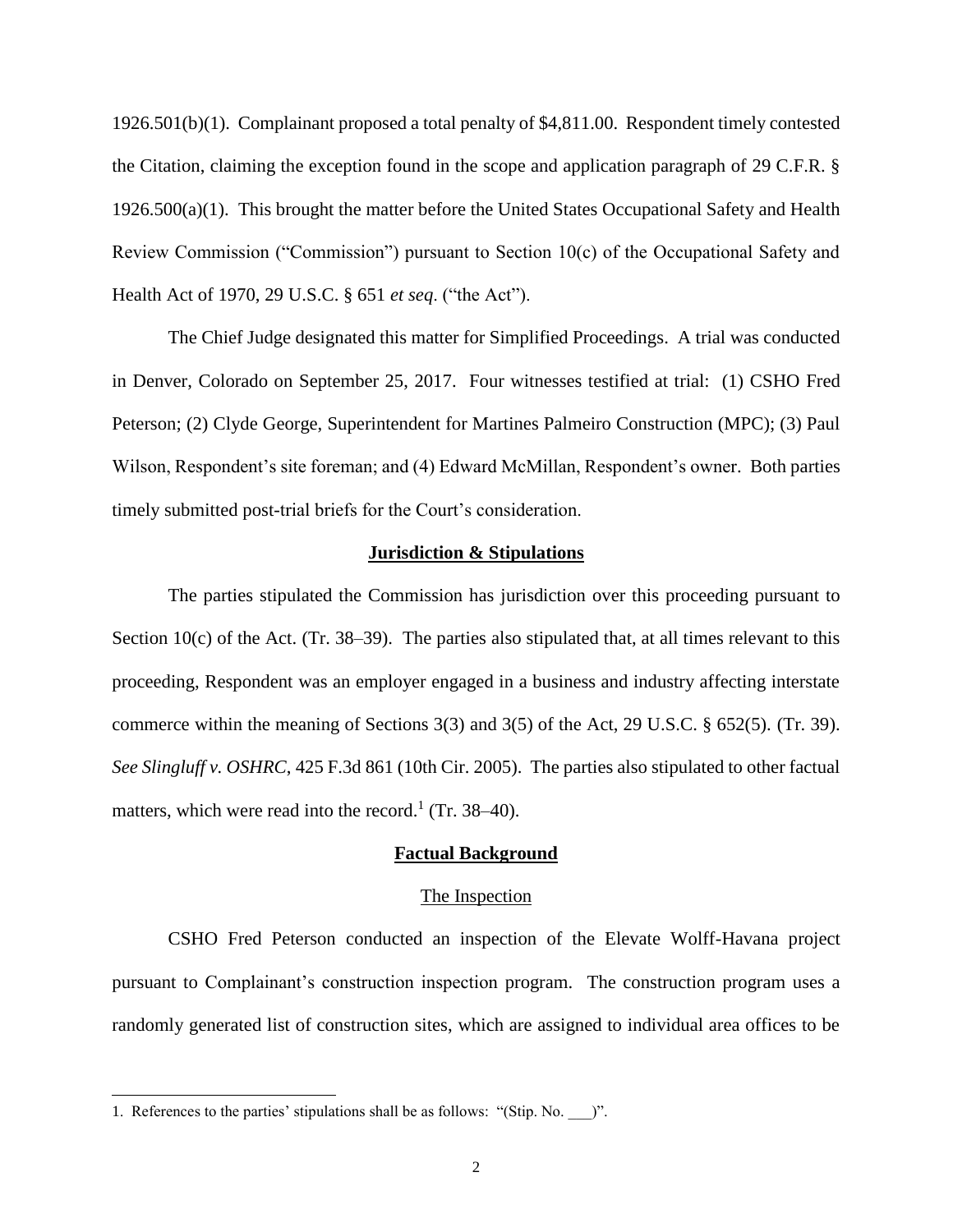inspected within a one-month time frame. (Tr. 53). Elevate Wolff-Havana is a multi-unit residential construction project with eleven to twelve multi-story buildings. (Tr. 63–64). At the time of the inspection, the individual buildings were in various stages of completion, ranging from 10 to 85 percent complete. (Tr. 63). After he arrived, CSHO Peterson met with the superintendent, Clyde George, and the project manager, Lisa Marini, both of whom worked for the general contractor, MPC. (Tr. 65). George, Marini, and Chris Feagle, a representative from Safety First,<sup>2</sup> accompanied CSHO Peterson during his inspection.

During the walkaround, CSHO Peterson saw two workers cross through a guardrail onto a second-floor balcony of Building 5. George and Feagle confirmed to CSHO Peterson they saw the employees cross through the guardrail. (Tr. 72). At that time, the guardrail was located at the entrance onto the balcony, which was accessed through an opening designed for a sliding glass door. Wilson testified he asked MPC multiple times to move the guardrails to the perimeter of the balcony but received no response. (Tr. 244). Thus, once on the balcony and beyond the guardrail, the two workers were not protected from the fall hazard posed by the open balcony, which was more than 10 feet above the ground below. (Tr. 72, 122; Ex. C-2, C-8). CSHO Peterson was only able to observe the two workers enter onto the balcony, after which they remained out of sight until he met with them inside of the building. $3$ 

As he went upstairs to meet with the workers, CSHO Peterson came across a different, unrelated violation, which he stopped to address. (Tr. 75–76). According to CSHO Peterson, work activities were occurring throughout all of Building 5, including the second floor. By the time he

<sup>2.</sup> Safety First is a private safety consulting firm hired by MPC specifically for the Elevate Wolff-Havana project. (Tr. 143–44).

<sup>3.</sup> CSHO Peterson testified he had George call the individuals on the balcony so he could identify and speak to them. Wilson does not recall receiving a telephone call during his time on the balcony. (Tr. 73, 249).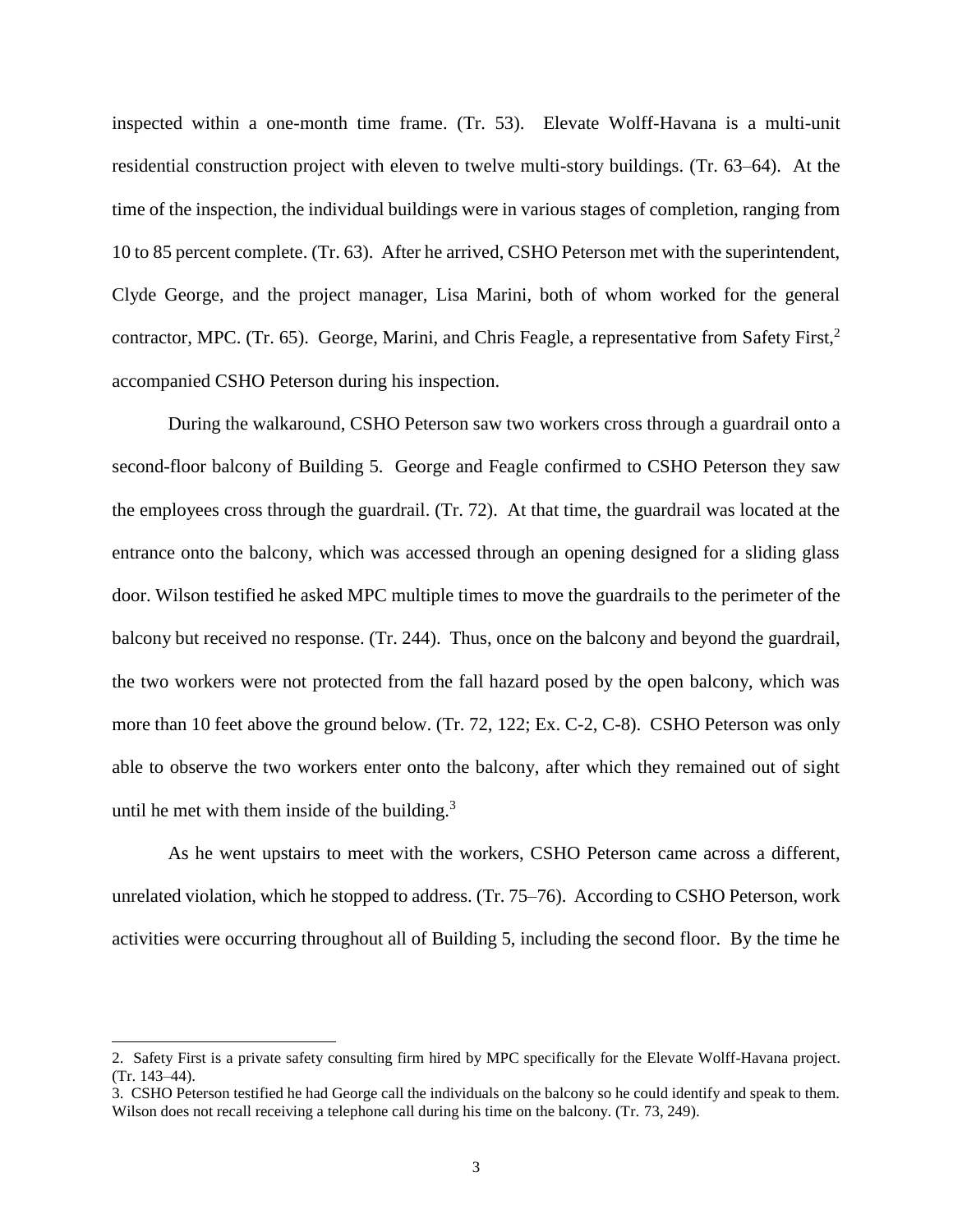reached the second floor and actually encountered the two workers, approximately twenty minutes had passed, at which point they had already returned to the safe side of the guardrail. (Tr. 77).

Once he arrived upstairs, CSHO Peterson met with Paul Wilson and Brad Pezick, who work for Ovation Plumbing. Paul Wilson, Ovation's foreman, told CSHO Peterson he went onto the balcony in order to access the utility closet, which was designed to eventually hold a hot water heater. At that point in the construction process, Ovation's crew had installed the hot and cold water taps in the closets on all floors of Building 5, but the hot water heaters had not yet been installed. (Tr. 192–93). Wilson told CHSO Peterson he went onto the unguarded balcony and into the closet solely to take measurements for the placement of a regulator vent. (Tr. 83). A regulator vent is designed to remove minute amounts of excess gas produced by the water heaters. (Tr. 194). Building code dictates the regulator must be placed three feet away from an open window, so Wilson wanted to ensure proper placement. (Tr. 201).

Wilson testified he told Pezick, a non-supervisory employee, to stay behind the guardrail and he would demonstrate where to install the vent while Pezick observed though the spaces between the studs separating the utility closet from the main living area. (Tr. 201). Instead, Pezick followed Wilson through the guardrail, onto the balcony, and into the closet. (Tr. 72–73, 78). It is unclear whether Pezick disregarded Wilson's instructions or did not hear him. (Tr. 209). Regardless, Wilson said he was unaware Pezick was behind him until he was doing his measurements, after which they returned to the protected side of the balcony guardrail. (Tr. 197– 98). At trial, Wilson estimated they were on the balcony/closet area for no more than 45 seconds; however, CSHO Peterson testified Wilson told him they had been on the balcony for approximately five minutes. (Tr. 82–85; 248).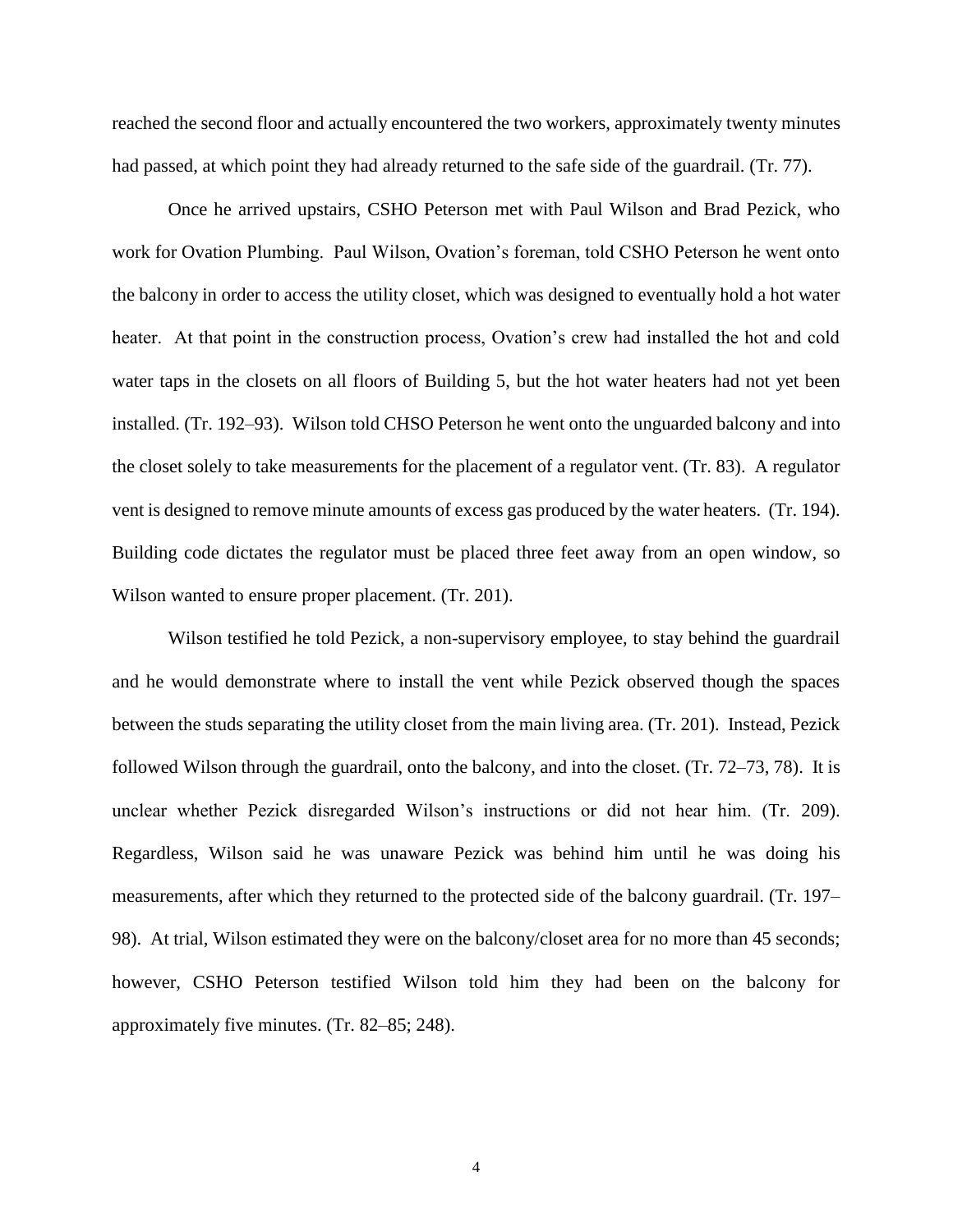CSHO Peterson determined Respondent violated 29 C.F.R. § 1926.500(b)(1) when Wilson and Pezick went beyond the guardrail to the balcony and were exposed to a ten-foot drop without proper fall protection. According to CSHO Peterson, the balcony was roughly six feet wide between the guardrail and the edge. (Tr. 74; Ex. C-8A). The entrance to the closet was closer, roughly two feet away from the edge. (Tr. 110). Due to the height of the balcony, the lack of fall protection, and Wilson's and Pezick's proximity to the edge, CSHO Peterson determined the violation was serious.

### A Coincidental Day of Training

On the morning of the inspection, MPC held/sponsored a toolbox talk, which addressed fall protection. (Tr. 164–69; Ex. C-7). As part of the presentation, Clyde George discussed 29 C.F.R. § 1926.500(a)(1), which, in addition to describing the scope of Subpart M, provides a limited exception to the general rule of fall protection. Prior to this point, Wilson had never heard of this exception, which applies to inspection-related activities under certain conditions. *See* 29 C.F.R. § 1926.500(a)(1). Respondent espouses a 100% fall protection policy and has never discussed this exception in any of its training programs, manuals, or handbooks.<sup>4</sup> (Tr. 208).

When it came time to address the placement of the regulator vents in the second floor closets, Wilson found that the guardrails had not been moved to the edge of the balcony as requested, thereby leaving any occupant of the balcony exposed to a fall. (Tr. 244). Wilson determined a limited excursion onto the balcony for the sole purpose of taking measurements for future construction activities would be within the ambit of the exception discussed by the general contractor earlier that morning. Equipped with nothing more than a tape measure, Wilson testified he carefully stepped through the guardrail and stayed close to it as he moved toward the closet.

<sup>4.</sup> The Court notes that Respondent's safety program appeared only to supply fall protection instruction as it relates to scaffolding. (Tr. 213–14; Ex. C-12, C-14).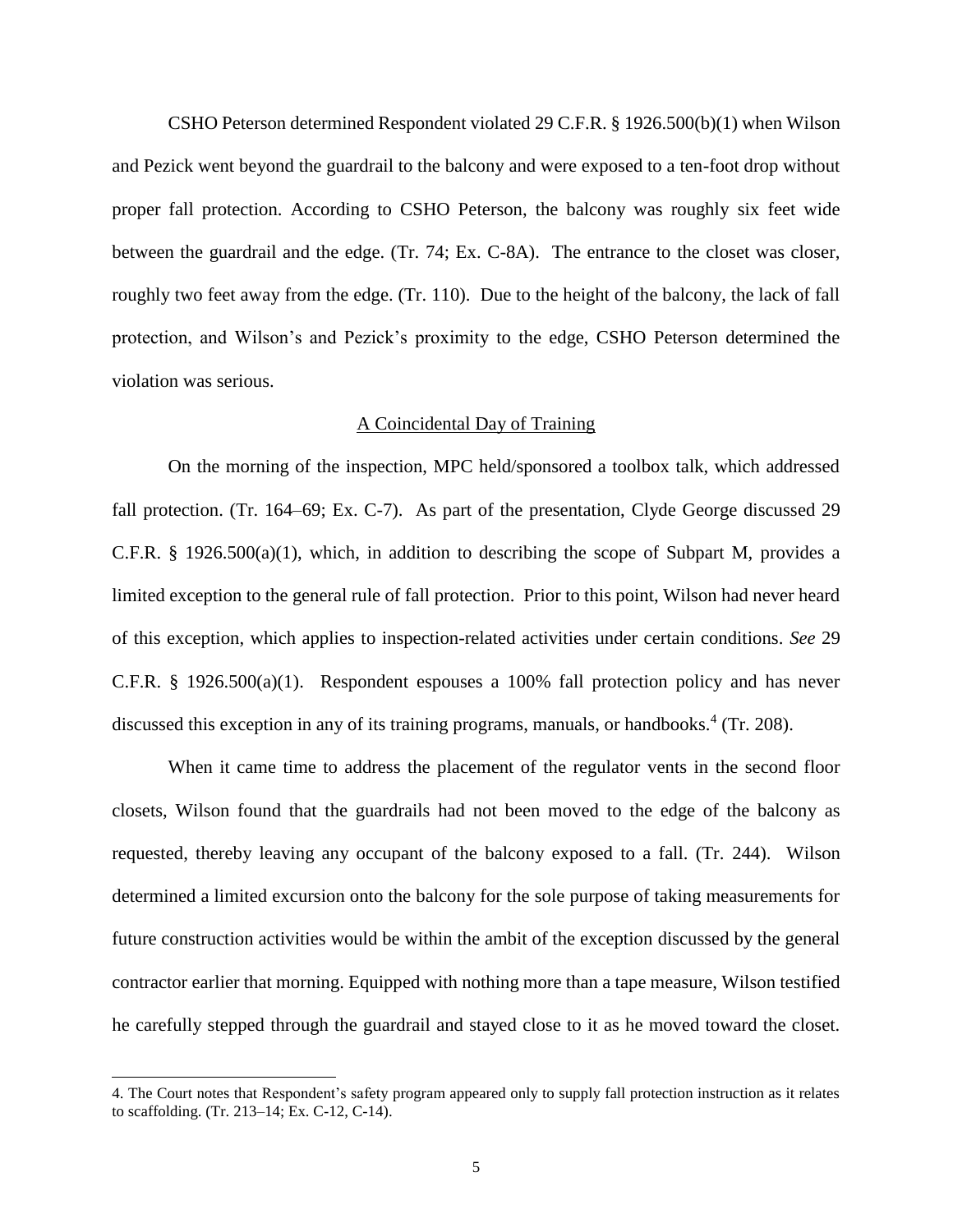(Tr. 246–47). Once he completed his measurements—and discovered the presence of his subordinate—Wilson returned to the protected side of the guardrail. (Tr. 247–48). Wilson testified he had no intention of beginning the installation of the regulators that day owing to the placement of the guardrail and thus limited his activities to measurements. (Tr. 198–99).

# **Discussion**

# Citation 1, Item 1

Complainant alleged a serious violation of the Act in Citation 1, Item 1 as follows:

29 CFR 1926.501(b)(1): Each employee on a walking/working surface with an unprotected side or edge which was 6 feet or more above a lower level was not protected from falling by the use of guardrail systems, safety net systems, or personal fall arrest systems.

a) Building 5: On or about November 20, 2016, and at times prior, two worker[s] were exposed to falling approximately 10 feet to the ground below when they crossed the guardrail at the entrance to a second floor balcony with an unprotected edge.

*Citation and Notification of Penalty* at 6. 5

 $\overline{a}$ 

## **Undisputed Matters**

To establish a violation of an OSHA standard, Complainant must prove, by a preponderance of the evidence, that: (1) the cited standard applied to the facts; (2) the employer failed to comply with the terms of the cited standard; (3) employees were exposed or had access to the hazard covered by the standard, and (4) the employer had actual or constructive knowledge of the violative condition (*i.e.*, the employer knew, or with the exercise of reasonable diligence could have known). *Atlantic Battery Co.*, 16 BNA OSHC 2131 (No. 90-1747, 1994).

<sup>5.</sup> There appears to be a scrivener's error in the narrative of the violation. The parties stipulated the inspection occurred on October 20, 2016, and the Citation indicates an inspection on "10/20/2016 – 10/20/2016". *Citation and Notification of Penalty* at 6. But, the citation alleges the violation occurred on "November 20 and at times prior to". *Id.* Throughout the trial, the parties consistently referenced the October 20, 2016 date, and the error in the citation narrative appears to have been overlooked. Further, Wilson testified the fall protection training illustrated in exhibit R-24, which occurred on October 28, 2016, took place after the inspection occurred. In essence, the parties amended the *Citation*  by consent. *See* Fed. R. Civ. P 15(b)(2). Thus, the Court *sua sponte* amends the *Citation* to reflect the appropriate date of October 20, 2016.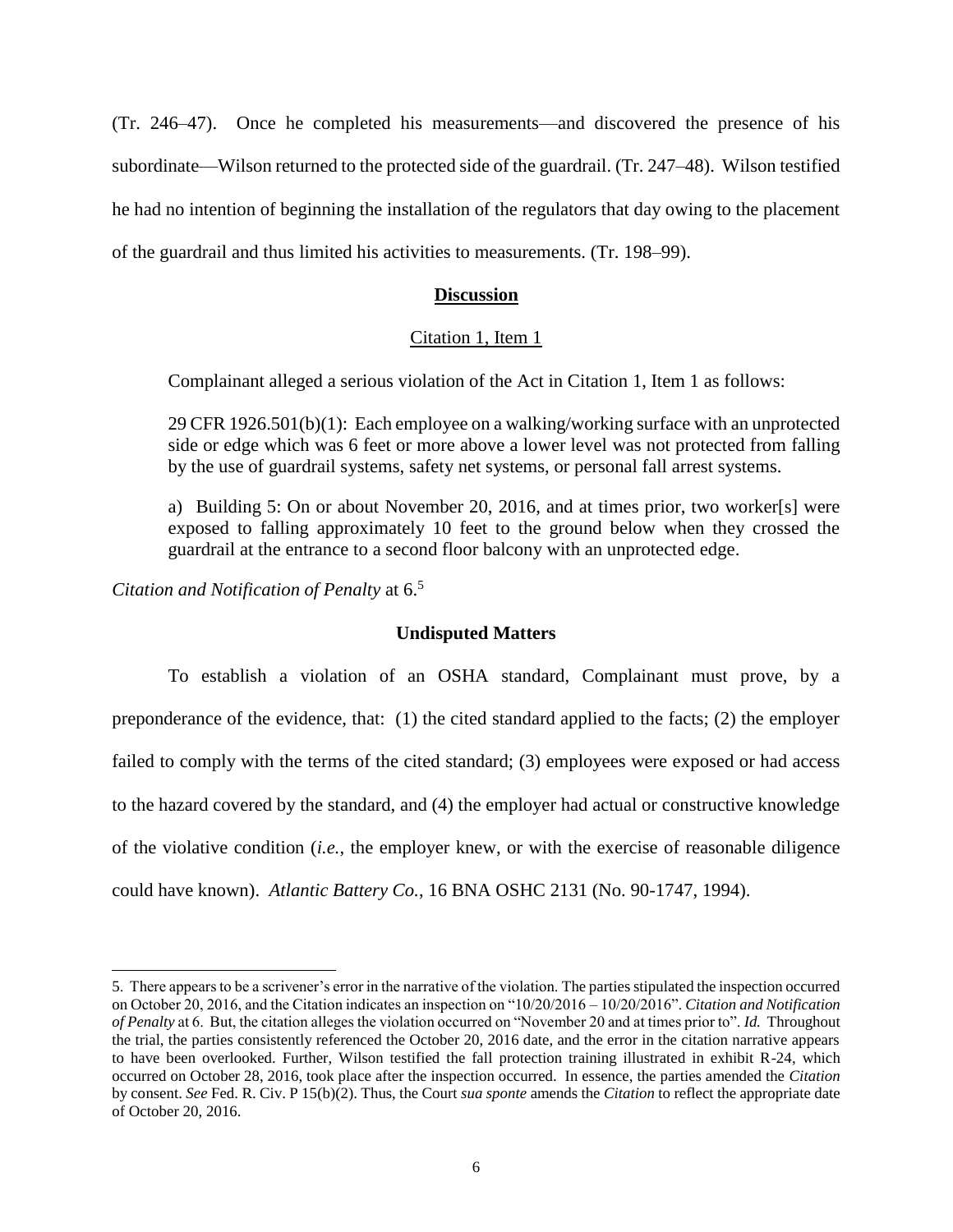During trial, and also in its brief, Respondent agreed that certain matters were not in dispute, including: (1) that Wilson and Pezick were exposed to the fall hazard; (2) that the terms of the cited standard were violated; and (3) that the standard applies insofar as the exception found at 1926.500(a)(1) does not apply. (Tr. 96–103). *See also Resp't Br.* at 3. The trial record supports these conclusions. The cited standard requires fall protection when employees are exposed to unprotected sides and edges over six feet above the ground. Wilson and Pezick crossed through the guardrails onto an unprotected balcony, which was more than six feet above the ground below, and did not use any other form of fall protection. Accordingly, the remaining issues are: (1) whether the exception found at 29 C.F.R.  $\S$  1926.500(a)(1) applies to Wilson and Pezick's activities on the day of the inspection; (2) whether Respondent had knowledge of the violation; and (3) whether Respondent established the violation was the product of unpreventable employee misconduct.

### **The Standard Applies**

On its face, the cited standard applies to the facts of this case. It requires "[e]ach employee on a walking/working surface with an unprotected side or edge which is 6 feet (1.8 m) or more above a lower level shall be protected from falling by the use of guardrail systems, safety net systems, or personal fall arrest systems." 29 C.F.R. § 1926.501(b)(1). Wilson and Pezick circumvented the existing guardrail, which placed them on a balcony with an unprotected edge more than 6 feet above the ground. Thus, the standard mandates the use of fall protection. In most cases, this alone would be sufficient to establish the applicability of the standard; however, Respondent asserts the activities of Wilson and Pezick were covered by the exception found at 29 C.F.R.  $§$  1926.500(a)(1).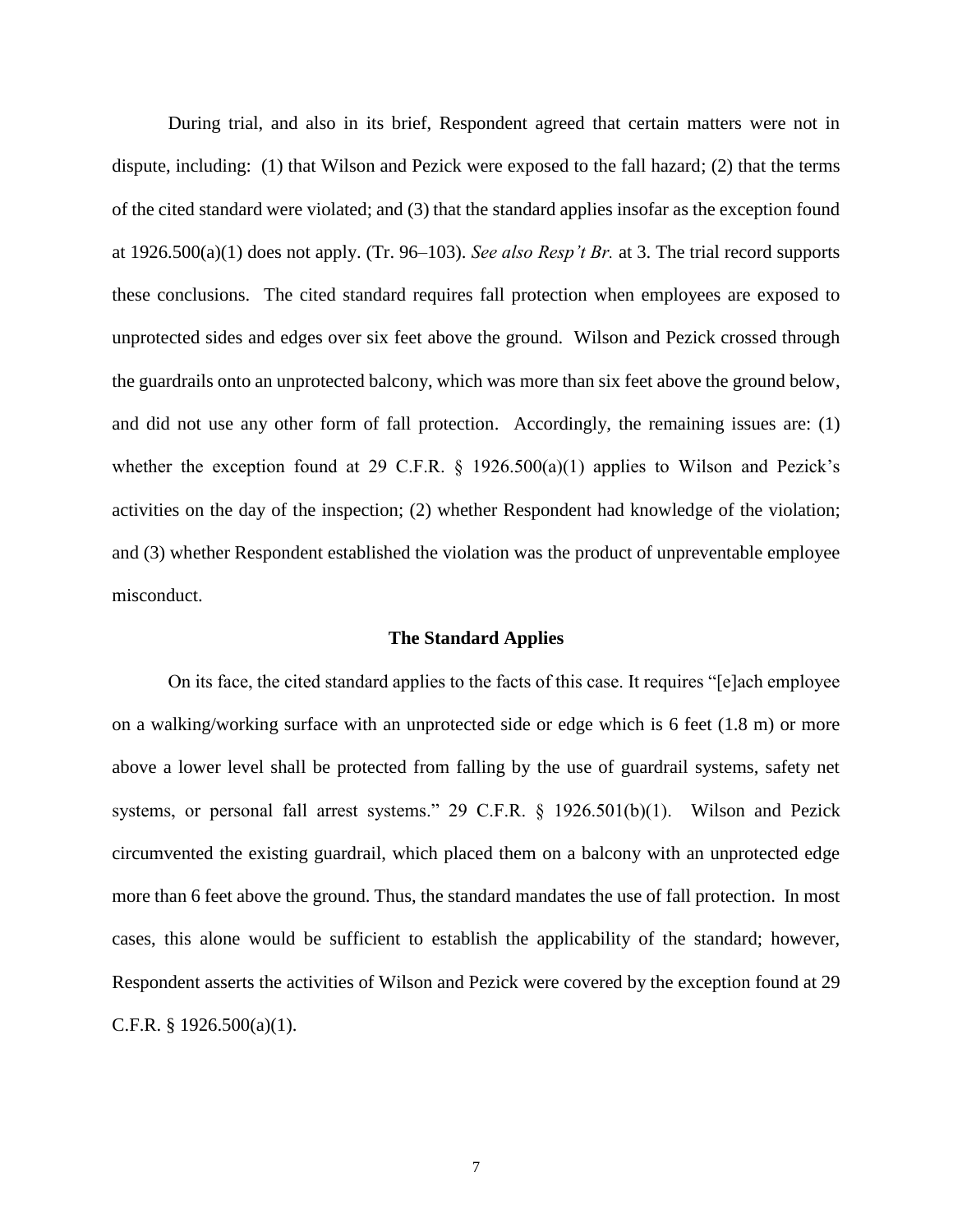# The Exception Found at 29 C.F.R. § 1926.500(a)(1) Does Not Apply

Located at the very beginning of subpart M, there is a limited exception to the general rule

of fall protection. It states:

This subpart sets forth requirements and criteria for fall protection in construction workplaces covered under 29 CFR part 1926. Exception: The provisions of this subpart do not apply when employees are making an inspection, investigation, or assessment of workplace conditions prior to the actual start of construction work or after all construction work has been completed.

29 C.F.R. § 1926.500(a)(1). Thus, even if the cited standard applies in the most technical sense,

the exception in  $1926.500(a)(1)$  prohibits application of the subpart M standards when employees

are conducting inspections, investigations, or assessments prior to the beginning of construction

or after it has been completed. According to the preamble to the standard:

OSHA has set this exception because employees engaged in inspecting, investigating and assessing workplace conditions before the actual work begins or after work has been completed are exposed to fall hazards for very short durations, if at all, since they most likely would be able to accomplish their work without going near the danger zone. Also, the Agency's experience is that such individuals who are not continually or routinely exposed to fall hazards tend to be very focused on their footing, ever alert and aware of the hazards associated with falling. These practical considerations would make it unreasonable, the Agency believes, to require the installation of fall protection systems either prior to the start of construction work or after such work has been completed. Such requirements would impose an unreasonable burden on employers without demonstrable benefits.

. . . .

Therefore, OSHA has decided to reword the provision to make it clear that the exclusion only applies when the employer establishes that employees are inspecting, investigating, or assessing workplace conditions prior to the actual start of work or after the work has been completed. It was OSHA's intent when it proposed this provision that the exclusion would only apply at the two times stated above, not during the period when construction work is being performed.

Safety Standards for Fall Protection in the Construction Industry, 59 Fed. Reg. 40,672, 46,675

(August 9, 1994).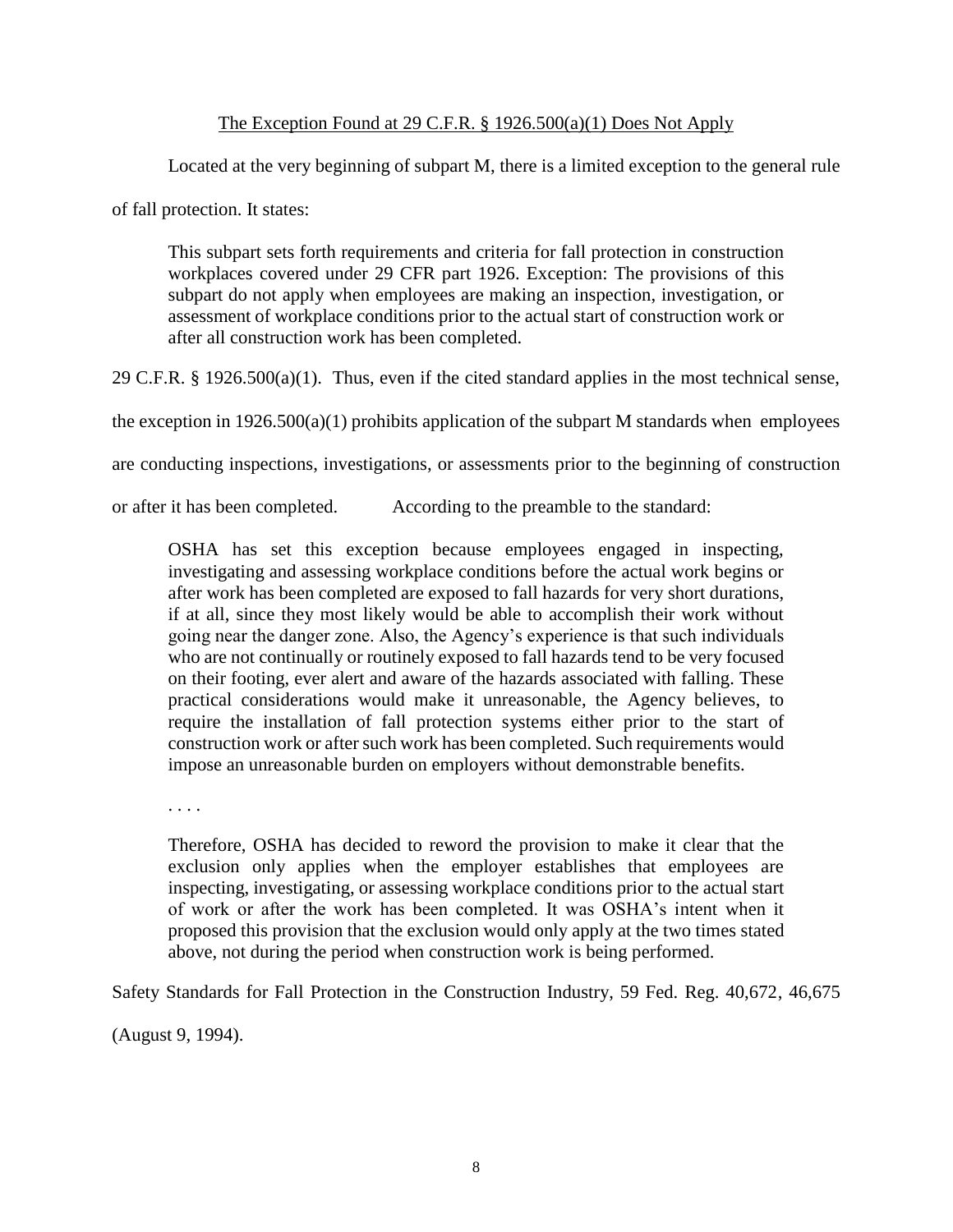Complainant promulgated a narrow exception that is limited to a specific subset of activities (inspection, assessment, or investigation) and to specific points in time (before construction starts or after it concludes). Prior to construction beginning or after it ends, the amount of time required to install fall protection systems would likely be greater than the length of time the inspector needs to perform his inspection, especially, as noted in the preamble, "since they most likely would be able to accomplish their work without going near the danger zone" or would only be exposed to fall hazards for "very short durations". *Id.*

Commission ALJs have consistently applied Complainant's interpretation. *See, e.g.*, *Kirtley Roofing*, 25 BNA OSHC 2250 (No. 15-0613, 2015) (ALJ Gatto) (finding employees who were moving materials to set up a lifeline and applying sealant were not engaged in inspection, investigation, or assessment of workplace conditions); *R&S Roofing, LLC*, 24 BNA OSHC 2151 (No. 12-2427, 2014) (ALJ Coleman) (finding employees engaged in seam work were engaged in "an essential part of the roofing work itself, and not part of 'an inspection, investigation, or assessment of workplace conditions'"); *Modern Bldg. Solutions, LLC*, 23 BNA OSHC 1787 (No. 10-2559, 2011) (ALJ Welsch) (finding exception did not apply to employee examining sheathing, who was also responsible for replacing missing nails, removing  $2x4$  boards, and finishing the roof with tar paper and shingles); *Cleveland Constr., Inc.*, 18 BNA OSHC 1648 (No. 97-1356, 1998) (ALJ Simko) (finding inspection conducted by employee was integral to his primary activity of cutting the mezzanine floor edge, which occurred while construction was ongoing, and, thus, exception did not apply).

Notwithstanding the foregoing, Respondent places significant emphasis on *Seyforth Roofing Co.*, 16 BNA OSHC 2031 (No. 90-0086, 1994). In *Seyforth*, an employer was charged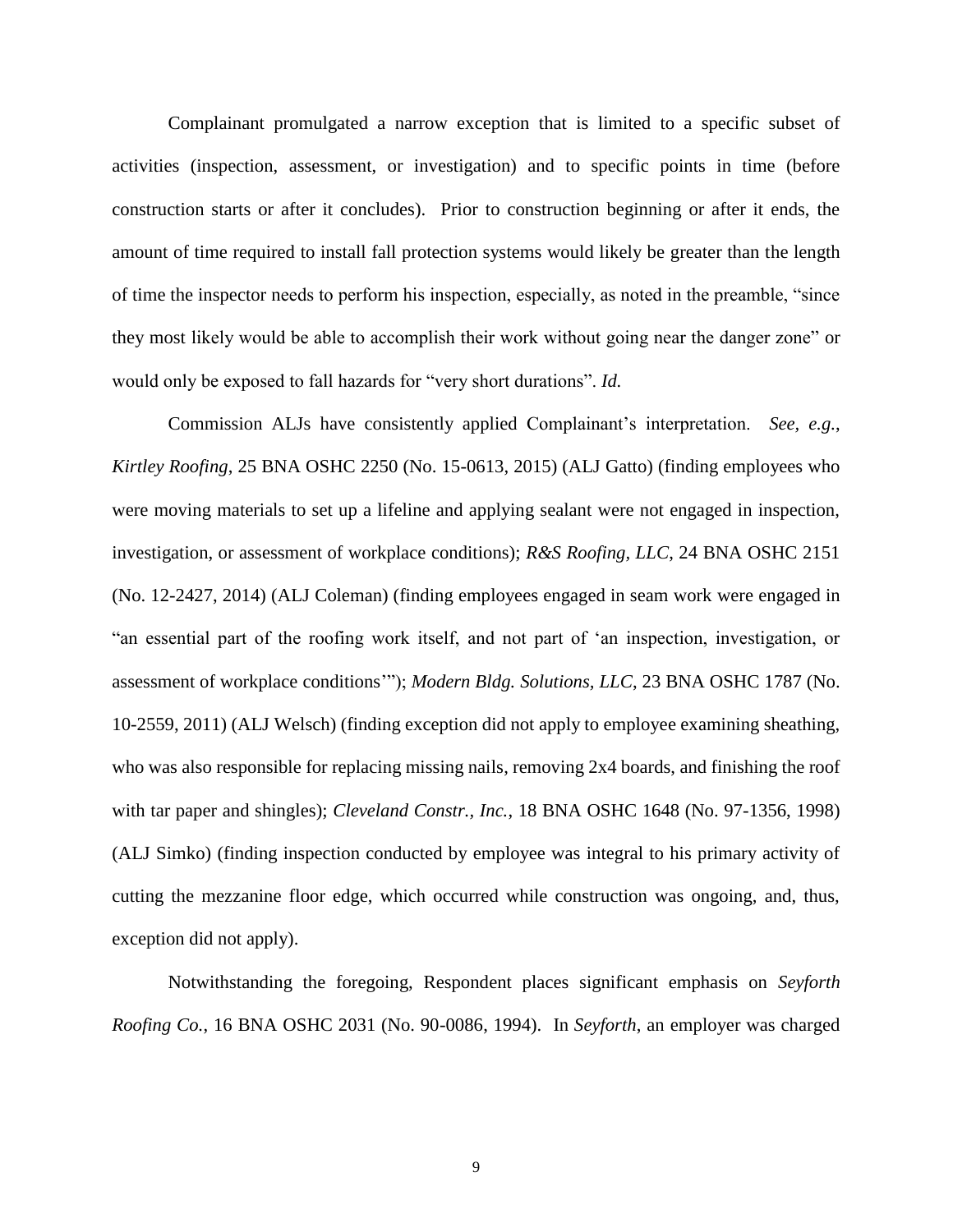with violating 29 C.F.R. §  $1926.500(g)(1)$ , <sup>6</sup> because it did not have any fall protection systems installed when an employee fell to his death. *Seyforth*, 16 BNA OSHC 2031 at \*1. At the conclusion of the previous workweek, Seyforth's employees took down the roof's warning line system due to high winds. *Id.* When they returned the following Monday, the employees did not re-install the warning lines on the main roof because they only planned to work on the penthouse roof, where they would not be exposed to the main roof's perimeter. At some point after lunch, Seyforth's manager asked the designated foreman whether more roofing materials were needed for the main roof. The foreman and three other employees went to the edge of the parapet wall around the perimeter of the roof to take measurements. While in the process of measuring, one of the employees fell to his death. *Id.*

The ALJ vacated the citation on the grounds of unpreventable employee misconduct. *Id.* Although the Commission affirmed the result, it did so on different grounds.<sup>7</sup> According to the Commission, the case was controlled by  $1926.500(g)(2)$ , which states:

The provisions of paragraph  $(g)(1)$  of this section do not apply at points of access such as stairways, ladders, and ramps, *or where employees are on the roof only to inspect, investigate, or estimate roof level conditions*. Roof edge materials handling areas and materials storage areas shall be guarded as provided in paragraph (g)(5) of this section.

29 C.F.R. § 1926.500 $(g)(2)$  (amended Feb. 6, 1995) (emphasis added).<sup>8</sup> Because it was undisputed the "employees were at the edge of the roof for the sole purpose of taking measurements", the Commission determined "this type of measurement is precisely *the type of work* that was intended to be exempted from the standard." *Seyforth*, 16 BNA OSHC 2031 at \*2 (emphasis added). The

<sup>6.</sup> As will be discussed in more detail below, this case was decided prior to the promulgation of the final rules for fall protection in construction. *See* 59 Fed. Reg. 40,672. Thus, the numbering and, to some extent, the content of the rules at issue will be different.

<sup>7.</sup> The exception was not discussed by either party or the ALJ prior to Commission review.

<sup>8.</sup> Some provisions in the prior version of subpart M were repealed, whereas some others were simply renamed and amended. *See* 59 Fed. Reg. 40,672.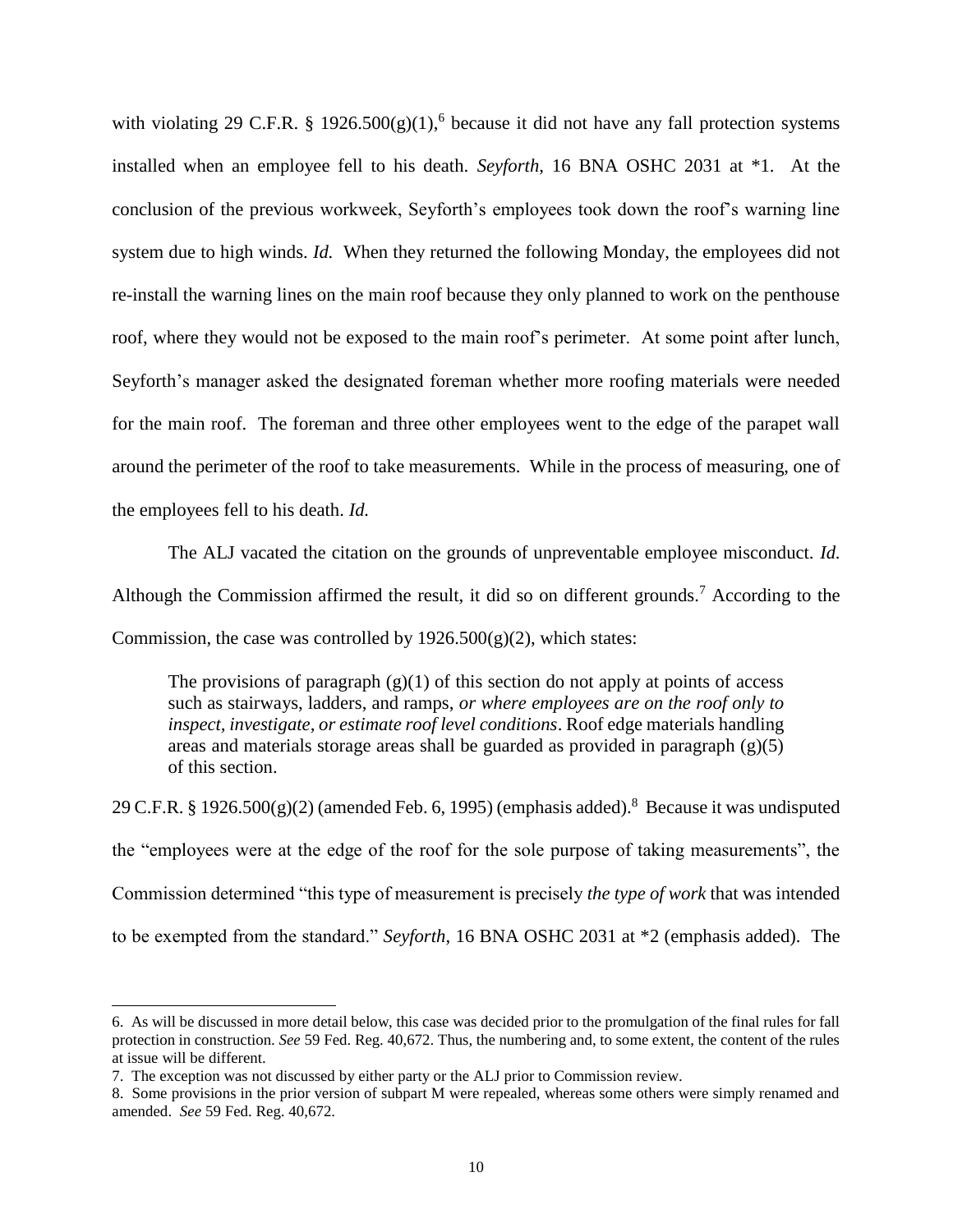Commission was further persuaded by the Secretary's inability to prove other employees were working on the main roof at the time the measurements were being taken, because the exception's applicability appeared to be limited to when employees "are on the roof *only* to inspect, investigate, or estimate roof level conditions." 29 C.F.R. § 1926.500(g)(2) (emphasis added). In other words, the exception was only applicable when (1) an inspection, investigation, or estimate was being performed, and (2) the inspection, investigation, or estimate was the ONLY activity being performed on the roof at the time.

Respondent's reliance on *Seyforth* is misplaced for two reasons. First, the exception the Commission relied upon is materially different than the exception at issue in this case. As previously noted, subpart M was substantially amended in 1995, roughly six months after *Seyforth* was decided. *See* 59 Fed. Reg. 40,672 (discussing effective date of amended subpart M). Coincident with the amendment, the exception, which was previously found only in subparagraph (g), was broadened to address fall hazards in construction generally, as opposed to those found on low-pitched roofs during built-up roofing operations. *Compare* 29 C.F.R. § 1926.500(a)(1) (current) *with* 29 C.F.R. § 1926.500(g) (amended Feb. 6, 1995). Second, though the exception was broadened in terms of whom it applied to, it was also narrowed to the extent that it only applied at specific points in time: before the actual beginning of construction and after construction has been completed. *See id.* § 1926.500(a)(1). While application of the old exception was limited based on the activity being performed, the exception at issue in this case added a restriction as to when those activities can occur. Because the Commission in *Seyforth* did not have to address whether the events occurred before or after construction, its precedential value is limited.

The burden of proving an exception to the general requirements of a standard lies with the party claiming the benefit of the exception. *See Falcon Steel Co.*, 16 BNA OSHC 1179 (No. 89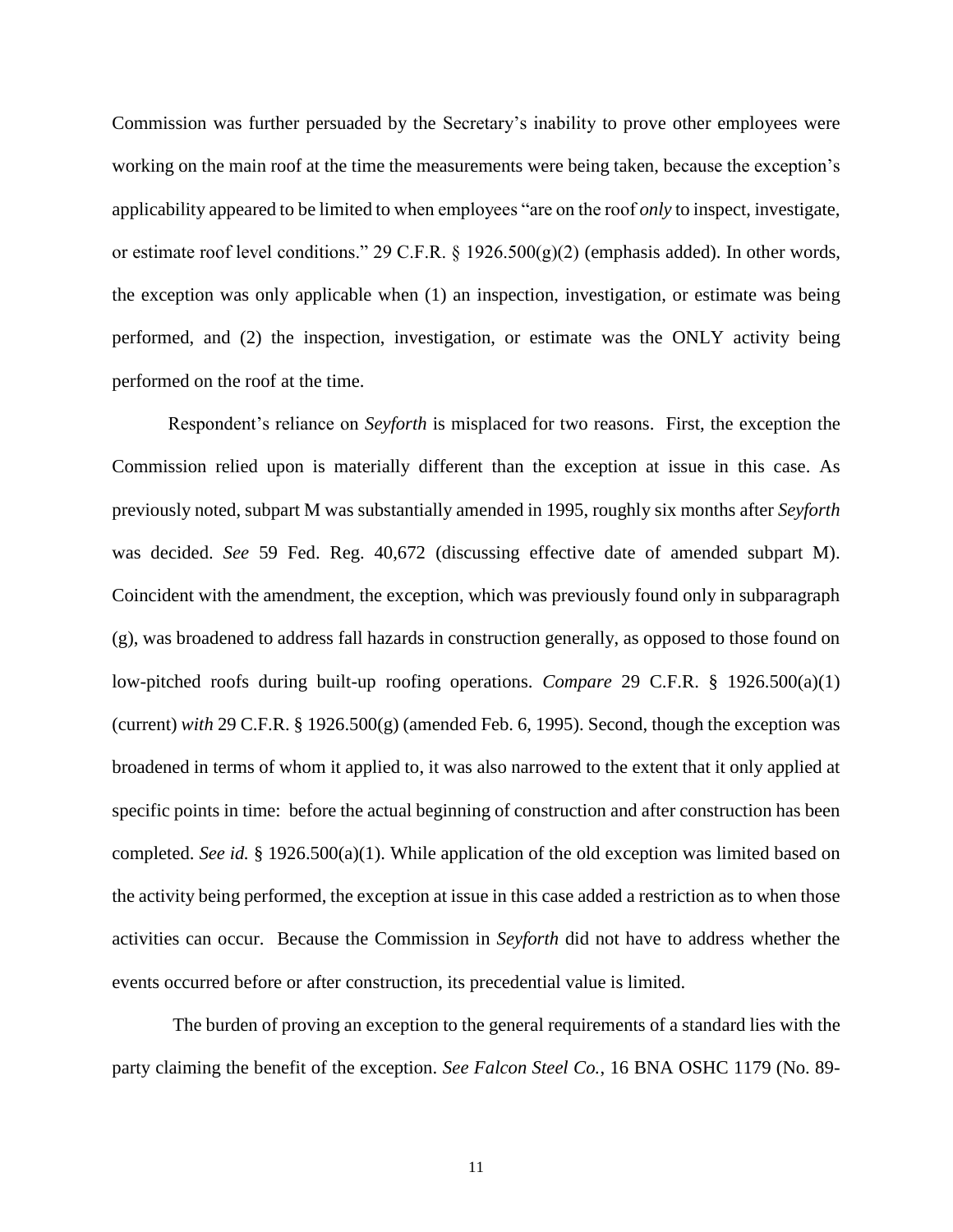2883 *et al.*, 1993). Exemptions from remedial legislation should be narrowly construed and limited to effect the remedy intended. *See Pennusco Cement and Aggregates, Inc.*, 8 BNA OSHC 1378 (No. 15462, 1980). Applying these principles to the case at bar, the Court finds Respondent failed to meet its burden.

The plain language of  $1926.500(a)(1)$  is sufficient to divine its meaning. There are only two times when an employer is excused from complying with subpart M: (1) inspections occurring "prior to the *actual start* of construction work", and (2) inspections occurring "after *all* construction work has been completed." *Id.* § 1926.500(a)(1) (emphasis added). The time-related restrictions on the exception are framed in absolute terms, not as a series of interim "starts" and "finishes" that may occur during the course of a construction project. This understanding is clarified in the discussion of the standard provided in the preamble to the final rule, which states:

OSHA has decided to reword the provision to make it clear that the exclusion only applies when the employer establishes that employees are inspecting, investigating, or assessing workplace conditions prior to the actual start of work or after the work has been completed. It was OSHA's intent when it proposed this provision *that the exclusion would only apply at the two times stated above, not during the period when construction work is being performed*. As explained in the preamble to the proposed rule, the exception would apply where an employee goes onto a roof in need of repair to inspect the roof and to estimate what work is needed. During such an inspection, guardrails, body belts, body harnesses, safety nets, or other safety systems would not be required. However, if inspections are made while construction operations are underway, all employees who are exposed to fall hazards while performing these inspections must be protected as required by subpart M. The intent of the provision is also to recognize that after all work has been completed, and workers have left the area, there may be a need for building inspectors, owners, etc. to inspect the work. OSHA recognizes that in these situations, all fall protection equipment, such as perimeter guardrail systems, may have been removed. OSHA is not requiring the installation of the systems for a second time for inspectors, because the Agency recognizes it would be unreasonably burdensome to require the reinstallation of fall protection equipment after all the work has been completed.

59 Fed. Reg. at 40,675 (emphasis added). The examples in the preamble illustrate the absolute

nature of the time restrictions and the reason for their implementation. According to the preamble,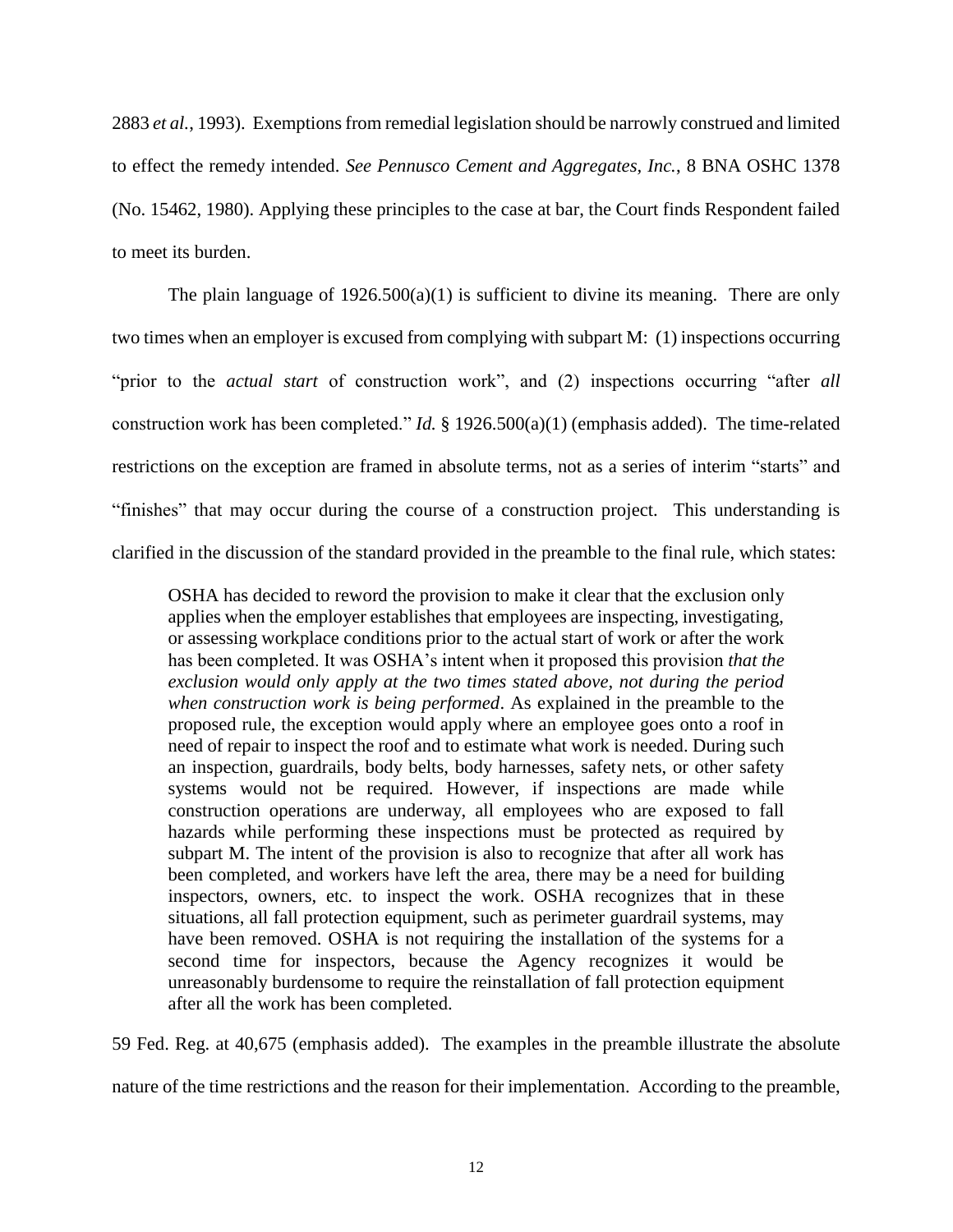the installation of fall protection during an initial assessment or after the completion of all construction would impose an unnecessary burden on the employer. In both examples, the act of installing the fall protection for the sole purpose of conducting an inspection would likely expose the installer to far greater hazards for a longer period of time than the person conducting the inspection, who will be "exposed to fall hazards for very short durations, if at all, since they most likely would be able to accomplish their work without going near the danger zone." *Id.* That the preamble refers specifically to "the two times stated above" further buttresses the Court's conclusion the limitation is absolute.

Although Wilson was engaged in inspection/assessment when he and Pezick entered onto the balcony, the Court finds the exception does not apply because the inspection did not occur prior to the actual start of construction, nor after all construction had been completed. Respondent had started construction in the water heater closets long before Wilson and Pezick entered onto the balcony to perform their inspection. Even though Respondent's crew had not yet installed the regulator vents on the second floor, it had already installed the plumbing for the water heaters throughout Building 5 and was in the process of installing regulator vents on the first floor. (Tr. 195). Wilson's measurements were simply a part of the ongoing project to install regulator vents throughout the building, which, itself, was part of the process of installing water heaters in the utility closets. His 'inspection' did not occur "prior to the actual start of construction", nor was there any sense that it occurred "after all construction ha[d] been completed

Nor does this situation fit into the underlying rationale for the exception in the first place the exposure was entirely unnecessary. Unlike a roof repair, wherein an on-site assessment is necessary to ascertain required materials and anchor point locations at the outset, fall protection was already installed on the balcony, just incorrectly for the purposes of Respondent's necessary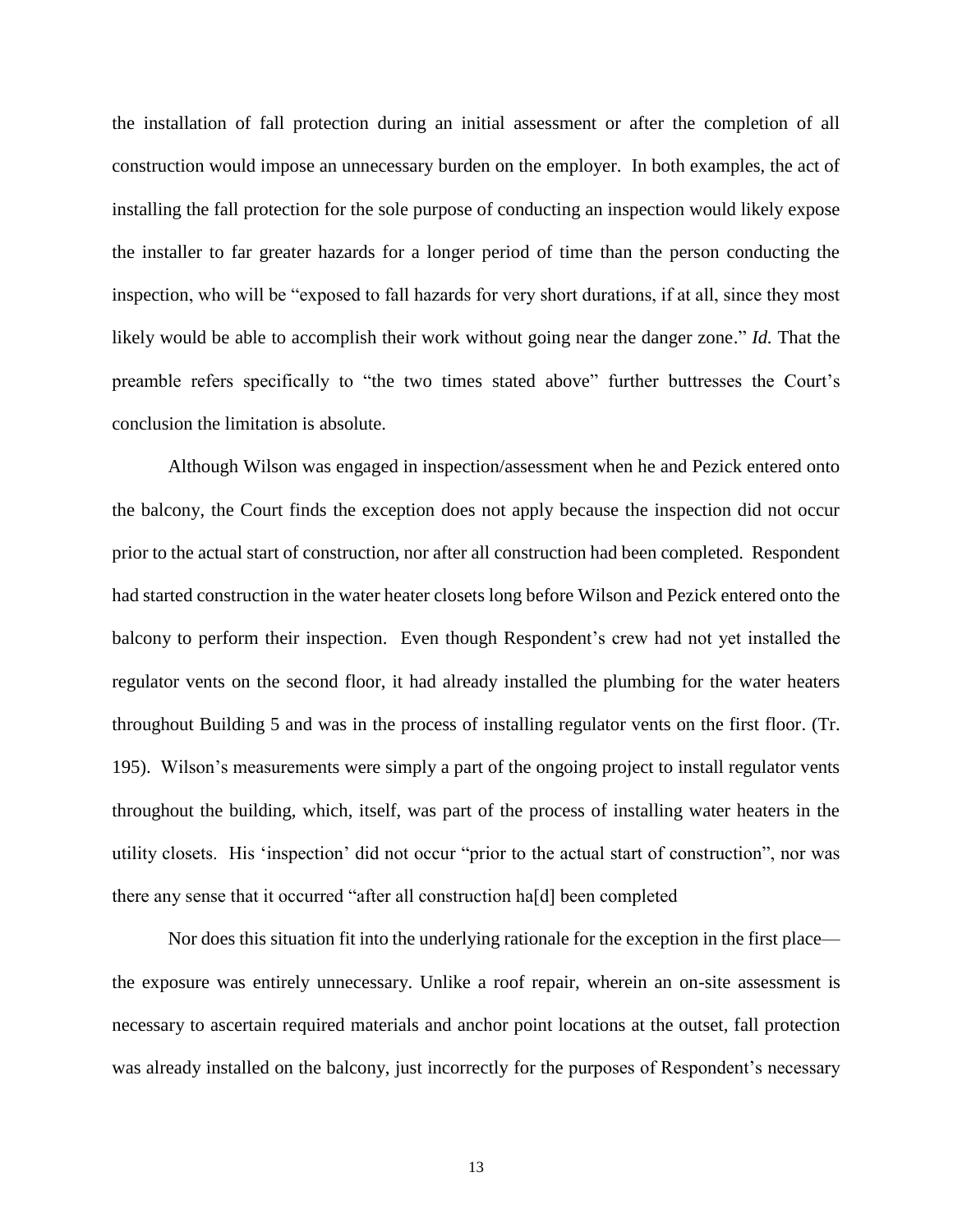work on the balcony. In other words, we are not talking about employees that did not use fall protection because it was more hazardous or unduly burdensome to install; rather, we are talking about employees circumventing existing fall protection because it was incorrectly placed and inconvenient. It was not more hazardous nor unduly burdensome to properly re-install the guardrails because many construction projects were still scheduled to occur on or about the balcony. The installation of the regulator vent, the water heater, and the door to the balcony would all eventually require fall protection.

Based on the foregoing, the Court finds Respondent failed to establish it is entitled to the exception found in 29 C.F.R.  $\S$  1926.500(a)(1). Accordingly, the Court finds the standard applies and was violated.

### **Respondent Had Knowledge of the Violation**

As described above, Wilson crossed through the guardrails onto the balcony and was followed shortly after by Pezick. Wilson testified he told Pezick to remain behind the guardrails and proceeded towards the closet, where he took measurements and planned the installation of the regulator vent. Wilson claims he did not recognize Pezick went beyond the guardrails until he completed his measurements and turned around to go back inside the building. At that time, Wilson recalled, he told Pezick to return to the other side of the railing. Thus, the Court is confronted with the issue of knowledge from the standpoint of Wilson's awareness of Pezick's misconduct, as well as Wilson's knowledge of his own misconduct.

Respondent contends it did not, indeed could not, have knowledge of the violation for three primary reasons: (1) Wilson did not know Pezick had followed him onto the balcony even after he told him not to do so; (2) Wilson's knowledge of his own misconduct cannot be imputed to Respondent under Tenth Circuit precedent because his misconduct was not foreseeable; and (3)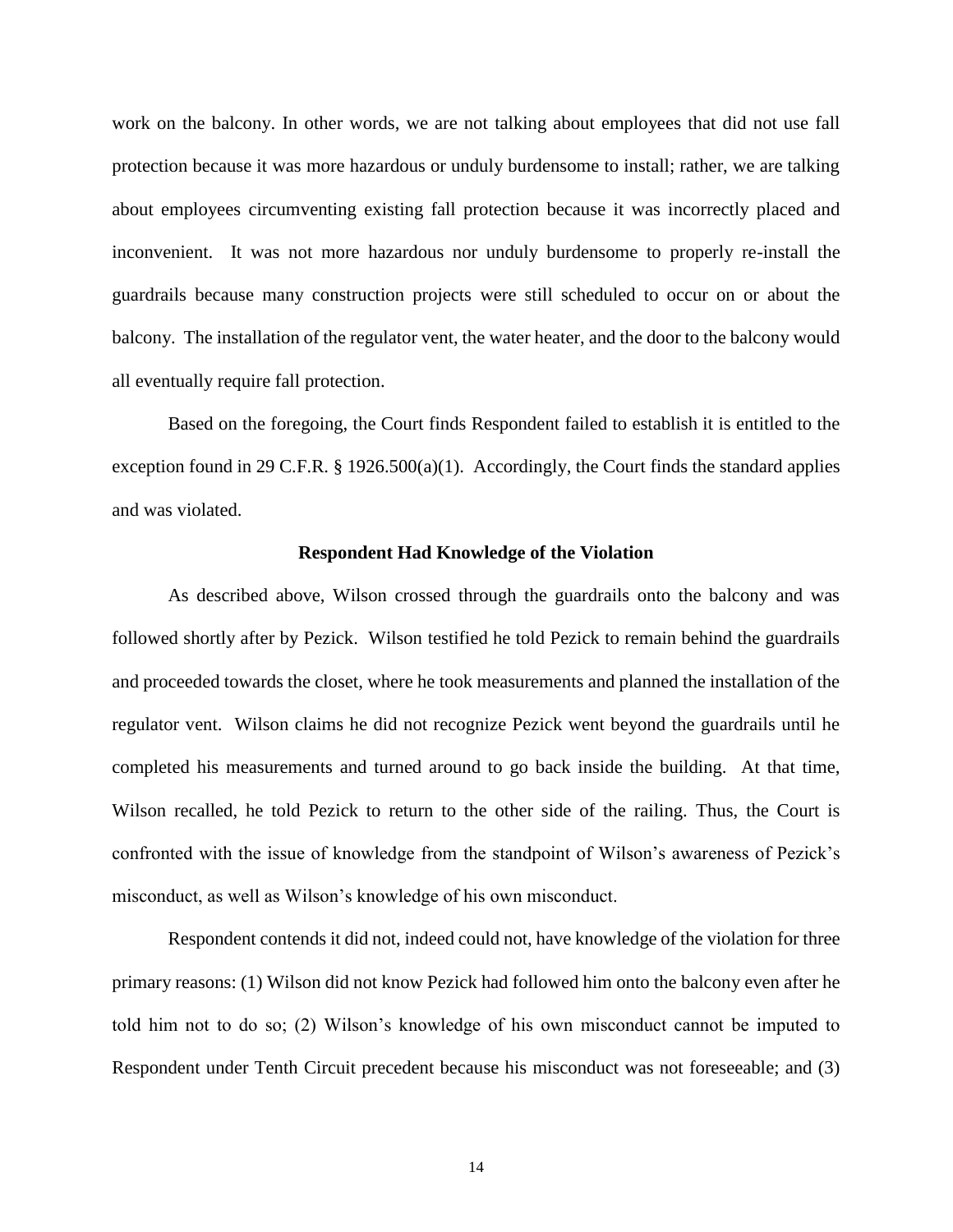Wilson had a good faith belief his actions were in conformity with the exception found at 1926.500(a)(1). In response, Complainant argues Wilson was actually aware of Pezick's presence on the balcony and that Respondent should be charged with Wilson's knowledge as Respondent's supervisory agent. *See John H. Quinlan d/b/a Quinlan Enters. v. Sec'y of Labor*, 812 F.3d 832, 841 (11th Cir. 2016). Further, Complainant argues Respondent should be charged with knowledge of Wilson's misconduct because it was foreseeable in light of Respondent's deficient fall protection program. The Court agrees with Complainant.

In order to prove Respondent had knowledge, Complainant must show that Respondent knew or, with the exercise of reasonable diligence, could have known of the violation. *Dun-Par Engineered Form Co.*, 12 BNA OSHC 1962, 1965 (No. 82-928, 1986). The key is whether Respondent was aware of the conditions constituting a violation, not whether it understood the conditions violated the Act.<sup>9</sup> *Phoenix Roofing, Inc.*, 17 BNA OSHC 1076, 1079–80 (No. 90-2148, 1995). Complainant can prove knowledge of a corporate employer through the knowledge, actual or constructive, of its supervisory employees. *Dover Elevator Co.*, 16 BNA OSHC 1281, 1286 (No. 91-862, 1993). If a supervisor is, or should be, aware of the noncomplying conduct of a subordinate, it is reasonable to charge the employer with that knowledge. *See Mountain States Tel. & Tel. Co. v. OSHRC*, 623 F.2d 155, 158 (10th Cir. 1980). But, if the misconduct is committed by the supervisor, a different situation is presented. *Id.*

"When the law of the circuit to which a case would likely be appealed differs from the Commission's case law, we apply the law of that circuit . . . ." *Brooks Well Serv., Inc.*, 20 BNA OSHC 1286, 1292 (No. 99-0894, 2003). In the Tenth Circuit, to which this case could be appealed,

l

<sup>9.</sup> In this regard, Wilson's good faith belief that his actions were in compliance with the exception is not relevant to the question of whether Respondent had knowledge. However, to the extent that the morning's presentation on the exception may have an impact on whether Wilson's actions were foreseeable, the Court shall consider it as a factor.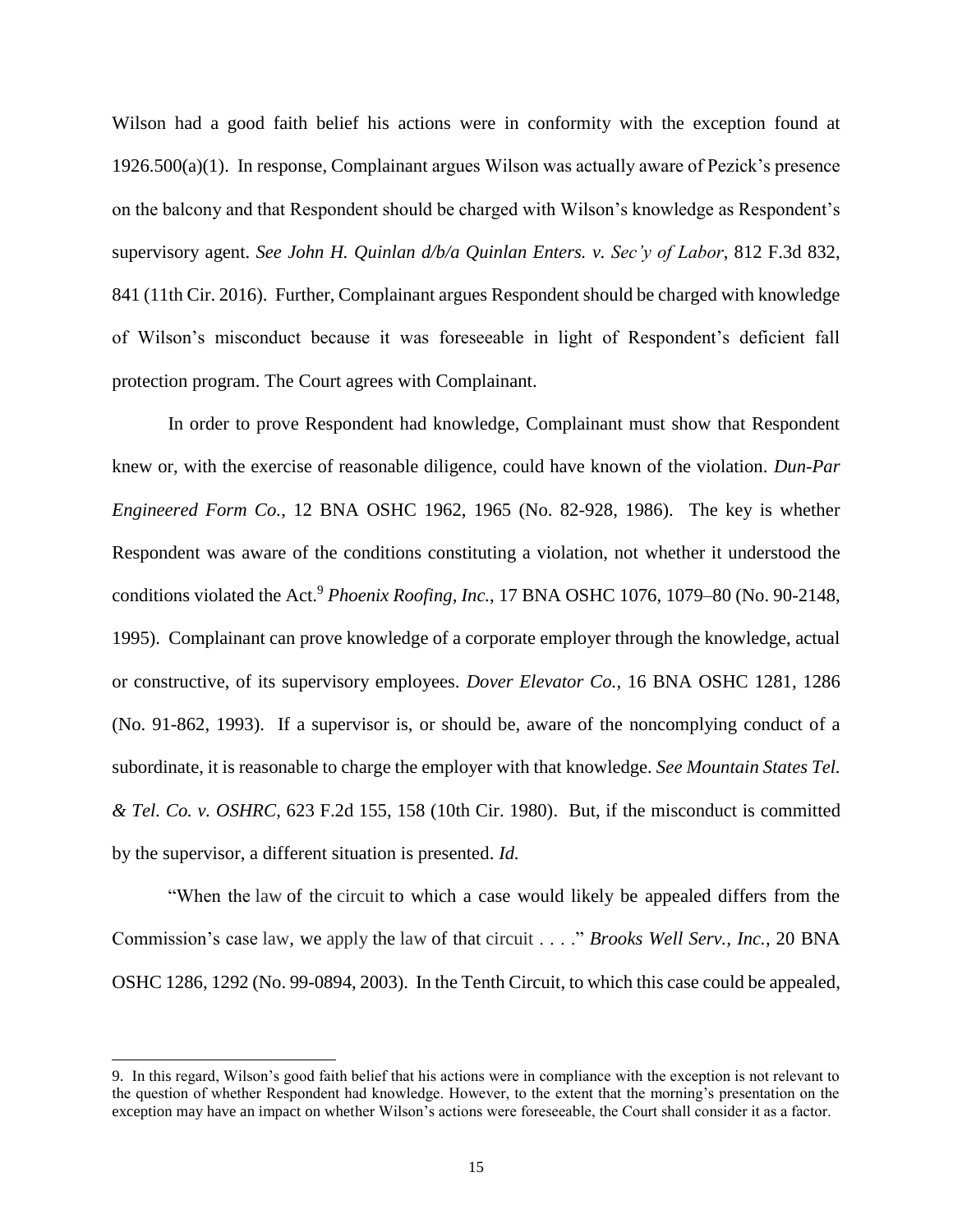a supervisor's knowledge of his own misconduct is not imputable to his employer unless it can be shown the misconduct was otherwise foreseeable. *Mountain States*, 623 F.2d at 158. Like other circuits, the Tenth Circuit requires Complainant to show foreseeability under these circumstances to prevent what it perceives to be a misappropriation of the burden of proof. *See id*. The court found that imputing to the employer the supervisor's knowledge of his own misconduct would be to remove Complainant's burden to establish one of the prima facie elements and, consequently, place the risk of nonpersuasion on Respondent. *Id.*

### Respondent's Knowledge of Pezick's Actions

After reviewing the entire record, the Court finds Respondent's argument that Wilson was unaware of Pezick's presence on the balcony is unconvincing. Wilson may have told Pezick to remain behind the guardrail, but he also testified he intended to provide instructions to Pezick through the closet studs inside the apartment unit while he was taking measurements inside the closet. (Tr. 201). The Court finds it hard to believe Wilson was unaware Pezick was standing behind him—when he was supposed to be in an adjacent room looking through gaps in the studs given the relatively small amount of space inside the closet, which CSHO Peterson testified was no more than four-feet wide by four-feet deep.

From this set of facts, the Court finds it is reasonable to infer Wilson knew or, at the very least, should have known Pezick was right behind him on the balcony. If the purpose of Wilson's trip into the closet was, as he testified, to both take measurements and "line out"<sup>10</sup> to Pezick the process for installing the regulator vents, then one of two conclusions is possible: (1) either Wilson was instructing Pezick inside the closet, or (2) Wilson should have been aware that Pezick followed him, because Pezick was not on the other side of the closet studs where he was supposed to be to

<sup>10.</sup> Though there was some confusion regarding Wilson's description of "lining it out", the Court interprets this to mean to outlining the process of measuring and installing the regulator vents. (Tr. 82–83).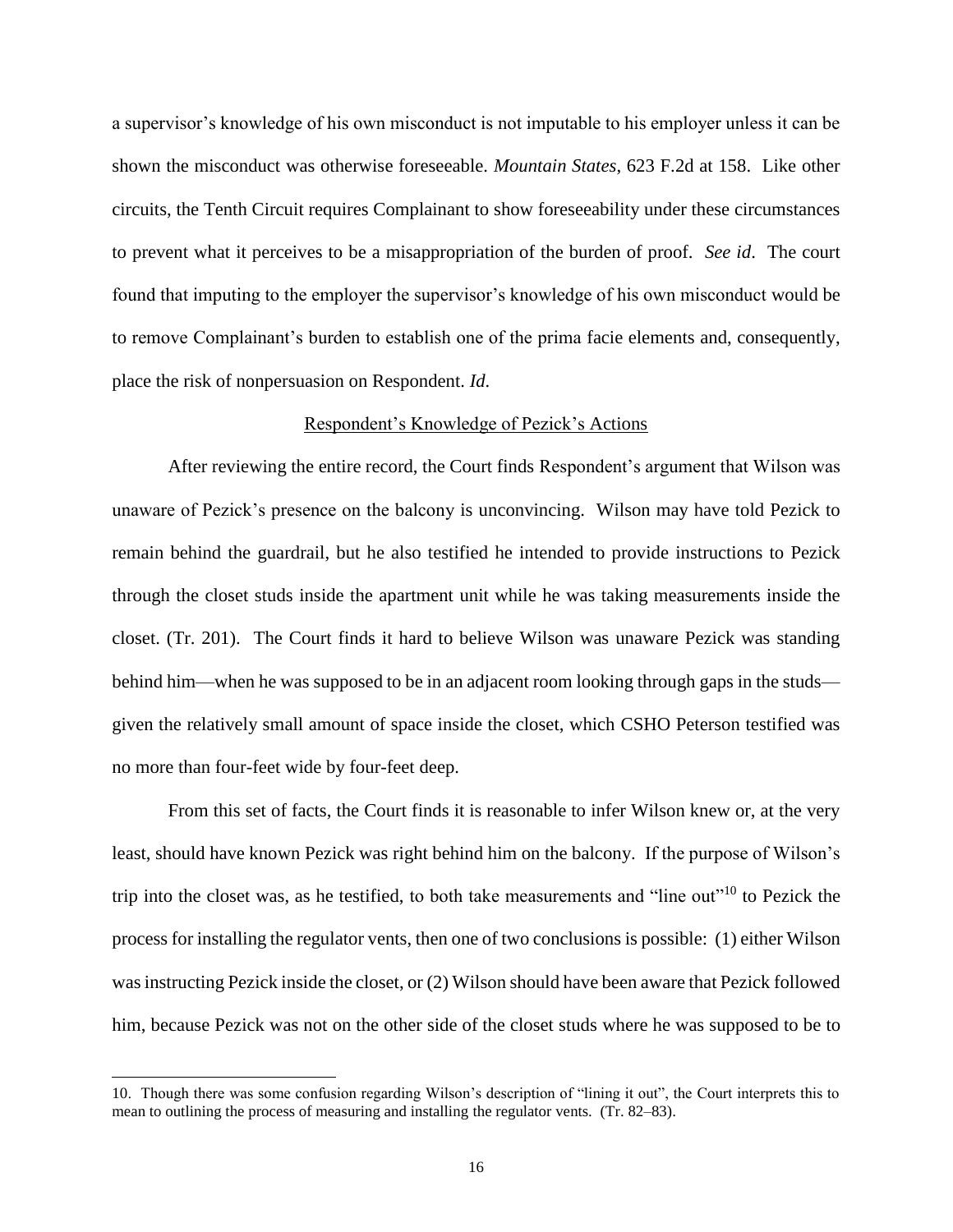receive instructions. According to CSHO Peterson, he observed two employees, one after another, cut through the guardrail and walk across the balcony out of sight. (Tr. 73). The only location that would place them out of sight is the area immediately adjacent to or in utility closet, which only measured four feet by four feet, square. In fact, CSHO Peterson testified that Wilson and Pezick both told admitted they were in the closet while Wilson was taking measurements, which explains why CSHO Peterson lost sight of them after they entered the balcony. (Tr. 78). Even though Wilson estimates he spent less than a minute inside the closet, this was more than enough time for him to realize Pezick was not where he was supposed to be, especially when he started "lining out" the project. *See ComTran Group, Inc. v. U.S. DOL*, 722 F.3d 1304, 1308 (11th Cir. 2013) ("An example of constructive knowledge is where the supervisor may not have directly seen the subordinate's misconduct, but he was in close enough proximity that he should have."). Accordingly, the Court finds Respondent, through Wilson, had constructive knowledge of Pezick's violation of 29 C.F.R. § 1926.501(b)(1).

#### Respondent's Knowledge of Wilson's Actions

The key to establishing employer knowledge in this context is foreseeability. In order to prove foreseeability, Complainant must show Respondent's safety program is deficient in a way that would show the supervisor's misconduct was preventable.<sup>11</sup> This burden can be met through proof of "inadequacies in safety precautions, training of employees, or supervision." *Capital Elec. Line Builders of Kansas Inc. v. Marshall*, 678 F.2d 128, 130 (10th Cir. 1982). In the context of fall protection, Respondent's safety program was deficient in all three areas.

l

<sup>11.</sup> The assessment of foreseeability tracks the elements of unpreventable employee misconduct. *See Horne Plumbing & Heating Co. v. OSHRC*, 528 F.2d 564, 571 (5th Cir. 1976) (holding an employer may not be penalized "for the unforeseeable, implausible, and therefore unpreventable acts of his employees").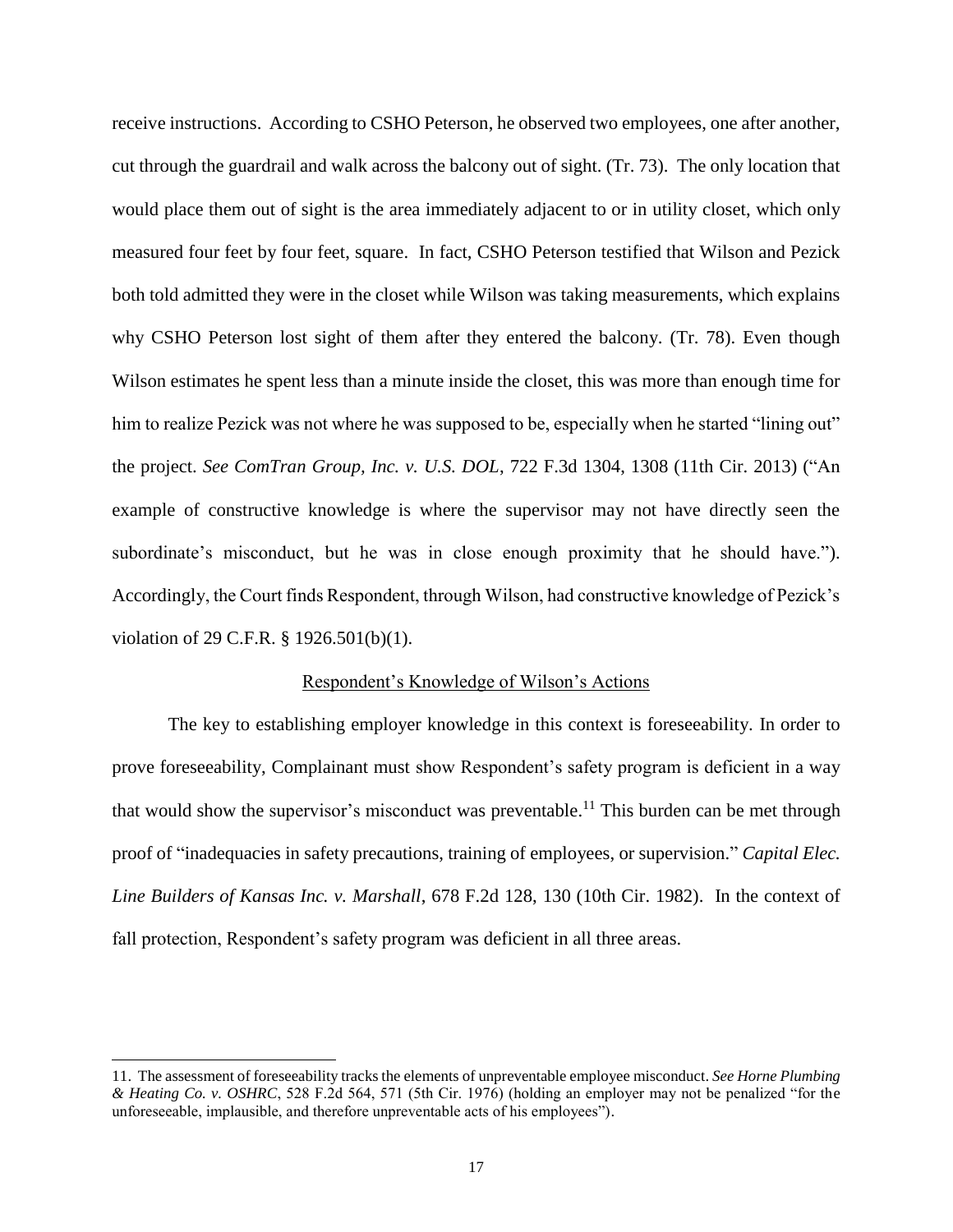In the particular arena of fall protection, Respondent's safety program was inadequate. Respondent has multiple safety program documents, including an Employee Handbook, a printed Safety Program, and a safety program specific to the Elevate Wolff-Havana project, but the only discussion of fall protection relates specifically to the use of scaffolds, which are covered by subpart L and were not part of Wilson's work on the day of the inspection. (Ex. C-12 at 16, C-14,  $C$ -15).<sup>12</sup> The Employee Handbook does not discuss fall protection, and the site-specific safety program appears to be little more than a reproduction of Respondent's general safety program, with no additional measures regarding fall protection outside of scaffolds. (*Compare* Ex. C-12 *with* C-15). The lack of any fall protection rules, let alone a comprehensive program, is a substantial deficiency.

Respondent claims, though there is no documentation, that it has a 100% fall protection rule. (Tr. 208). The only documentation of Respondent's fall protection "program", other than that related to scaffolds, consists of a single worksite safety meeting on June 6, 2016, which covered fall protection on roofs. (Tr. 219–20; Ex. R-33). The remaining weekly training topics covered other safety issues, ranging from GFCIs to forklifts. (Ex. R-25). The only other documented training sessions for fall protection were the MPC toolbox talk, which discussed the disputed exception, and the fall protection training Respondent provided after the inspection occurred. (Ex. R-16, R-24). McMillan testified Wilson and Respondent's other foreman were required to take the OSHA 10-hour course, which purportedly discusses fall protection, but no documentation of the course materials was submitted into evidence. (Tr. 263; Ex. C-20).

While the absence of a written rule does not, itself, prove Wilson's actions were foreseeable, verbal rules, such as Respondent claims here, must be clearly and effectively

<sup>12.</sup> After the inspection, Respondent updated its safety program to include extensive information on fall protection and conducted comprehensive fall protection training. (Ex. C-13, R-24).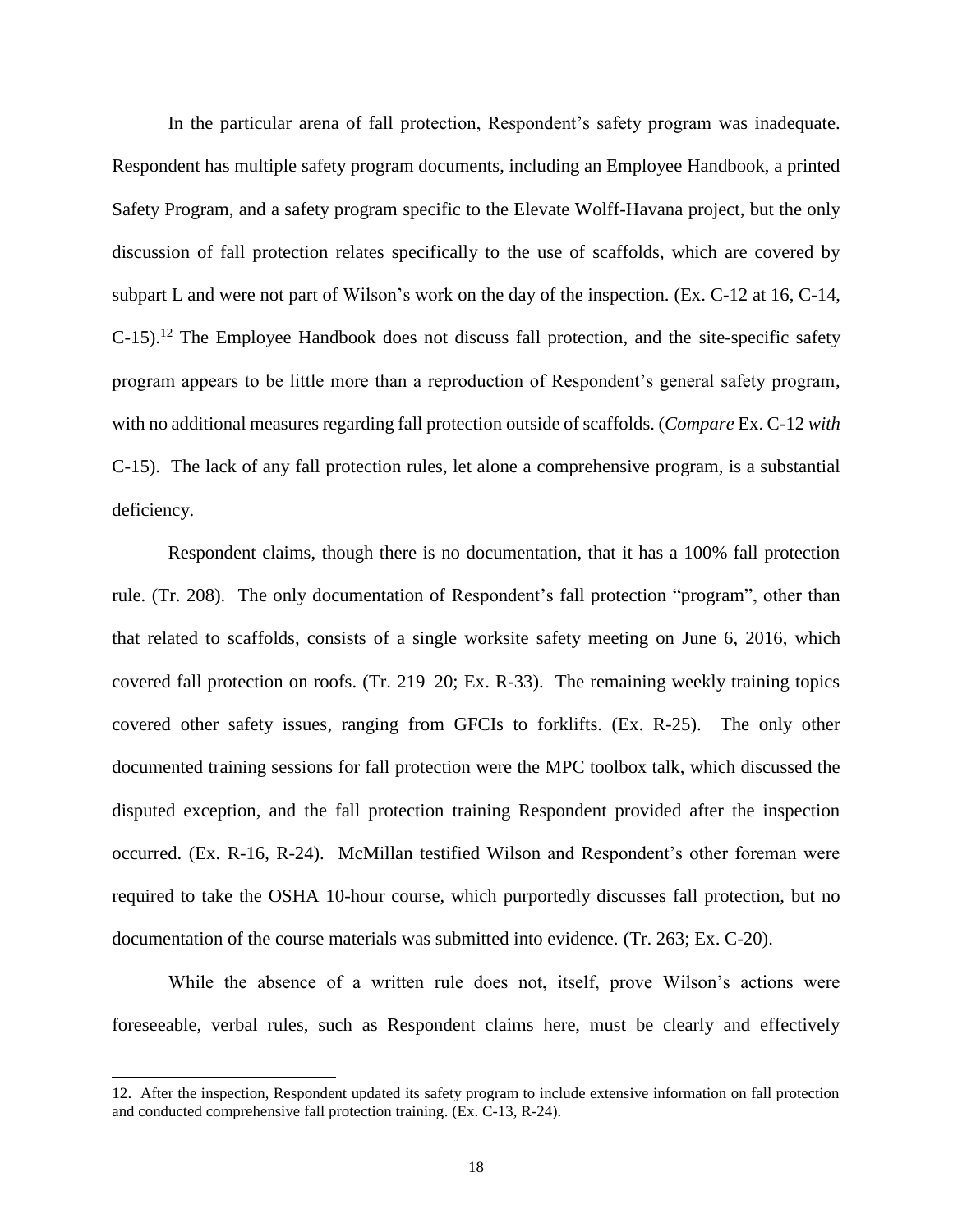communicated to employees. *See Aquatek Systs. Inc.*, 2006 WL 741751 (No. 03-1351, 2006) (citing *Capform, Inc.*, 16 BNA OSHC 2040, 2043) (No. 91-1613, 1994)). The only fall protection training provided by Respondent prior to the inspection was specific to roofing and did not address the hazards confronted by its crew at Building 5 on the day of the inspection. (Tr. 220). With a workforce of 149 employees, the Court is not convinced that Respondent's verbal rule was effectively communicated given that its fall protection program was little more than an *ad hoc* compilation of training modules that only tangentially addressed the hazards present at the Elevate Wolff-Havana project. *Cf. Aquatek Systs., Inc.*, 2006 WL 741751 at \*2 (No. 03-1351, 2006) ("Indeed, Aquatek's small size—a total of four employees, including owner Ken Morris and his brother, foreman Morris—makes it an unlikely candidate for a formal written safety program of the kind typically associated with larger companies.").

Respondent presented evidence of a disciplinary program and a safety committee, which is comprised of five different members of management. (Tr. 262–63). The committee is charged with developing safety programming and training. *(Id.)*. According to McMillan, Respondent's general superintendent, Bill Lund (who is also a member of the safety committee) is responsible for overseeing all project foremen at the job sites Respondent is working on. (Tr. 265). McMillan testified that Lund monitored various worksites and served as "an extra set of eyes", but there was no evidence regarding how, when, or the frequency at which such monitoring occurs. *See Burford's Tree, Inc.*, 22 BNA OSHC 1948 (No. 07-1899, 2010) (determining monitoring efforts were inadequate when audits of equipment were performed sporadically and only involved brief walk-around inspections); *L.E. Meyers Co.*, 16 BNA OSHC 1037, 1042 (No. 90-945, 1993) (finding safety program inadequate, in part, because company safety officials failed to monitor supervisor's adherence to safety rules during "the month or more" he was assigned to cited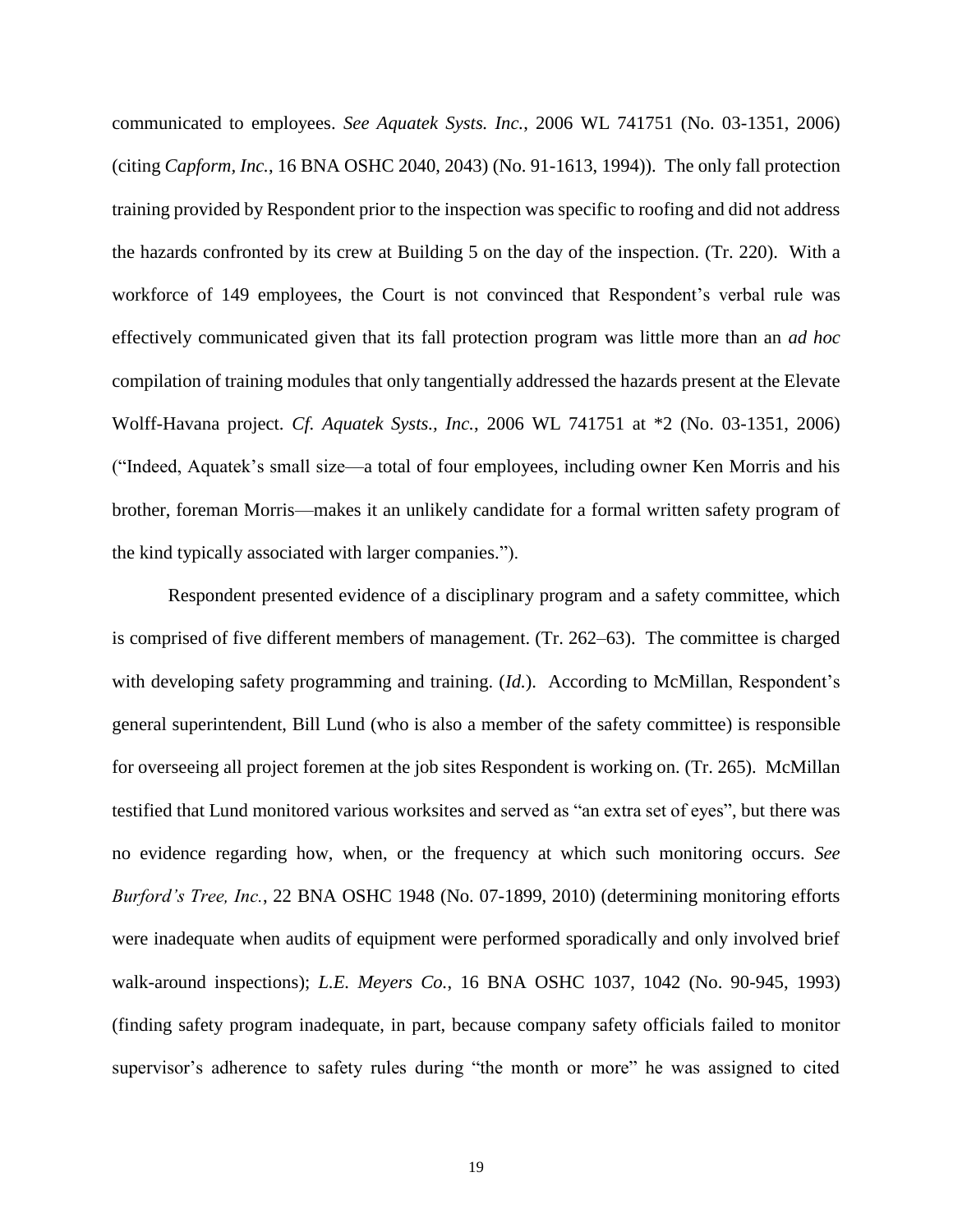worksite). *But see Stahl Roofing, Inc.*, 19 BNA OSHC 2179 (No. 00-1268 *et al.*, 2003) (finding adequate supervision where supervisors visit sites once per day, safety manager visits 10 to 15 sites per week, and company president makes unannounced visits to various worksites). Indeed, in this case there was no testimony or evidence indicating Wilson's crew—or any Ovation crew for that matter—had ever been audited or monitored during its time at Elevate Wolff-Havana prior to the inspection on October 20, 2016. Because Respondent (1) had no written fall protection rule applicable to the conditions in this case; (2) had a verbal, vague, non-specific 100% tie-off policy; and (3) failed to establish that it took reasonable steps to discover violations or monitor compliance with safety requirements, the Court finds Respondent's safety program was inadequate. *See Stanley Roofing Co., Inc.*, 21 BNA OSHC 1462 (No. 03-0997, 2006).

Finally, the Court also rejects Respondent's argument that the training Wilson received on the  $1926.500(a)(1)$  exception was unforeseeable and his subsequent trip over the guardrail was unpreventable. The question of whether Respondent had knowledge is directed at the conditions constituting a violation, not whether the law characterizes those conditions as such. *See Phoenix Roofing*, 17 BNA OSHC at 1079–80. That fact notwithstanding, the Court finds it unsurprising Wilson acted upon the fall protection exception information he received during the MPC toolbox talk. To that point in time, Wilson's conduct was not governed by any specific Respondentgenerated, written fall protection rules or programs; the training he (and Pezick) received did not govern the specific hazards present at the worksite; and Respondent had no discernible program for monitoring fall protection compliance at this location. Under these circumstances, Wilson's violative actions were foreseeable and preventable.

Further, the Court notes that the guardrails had been installed "incorrectly" for a long time. Clyde George testified the orientation of the guardrails at the entry to the balcony was determined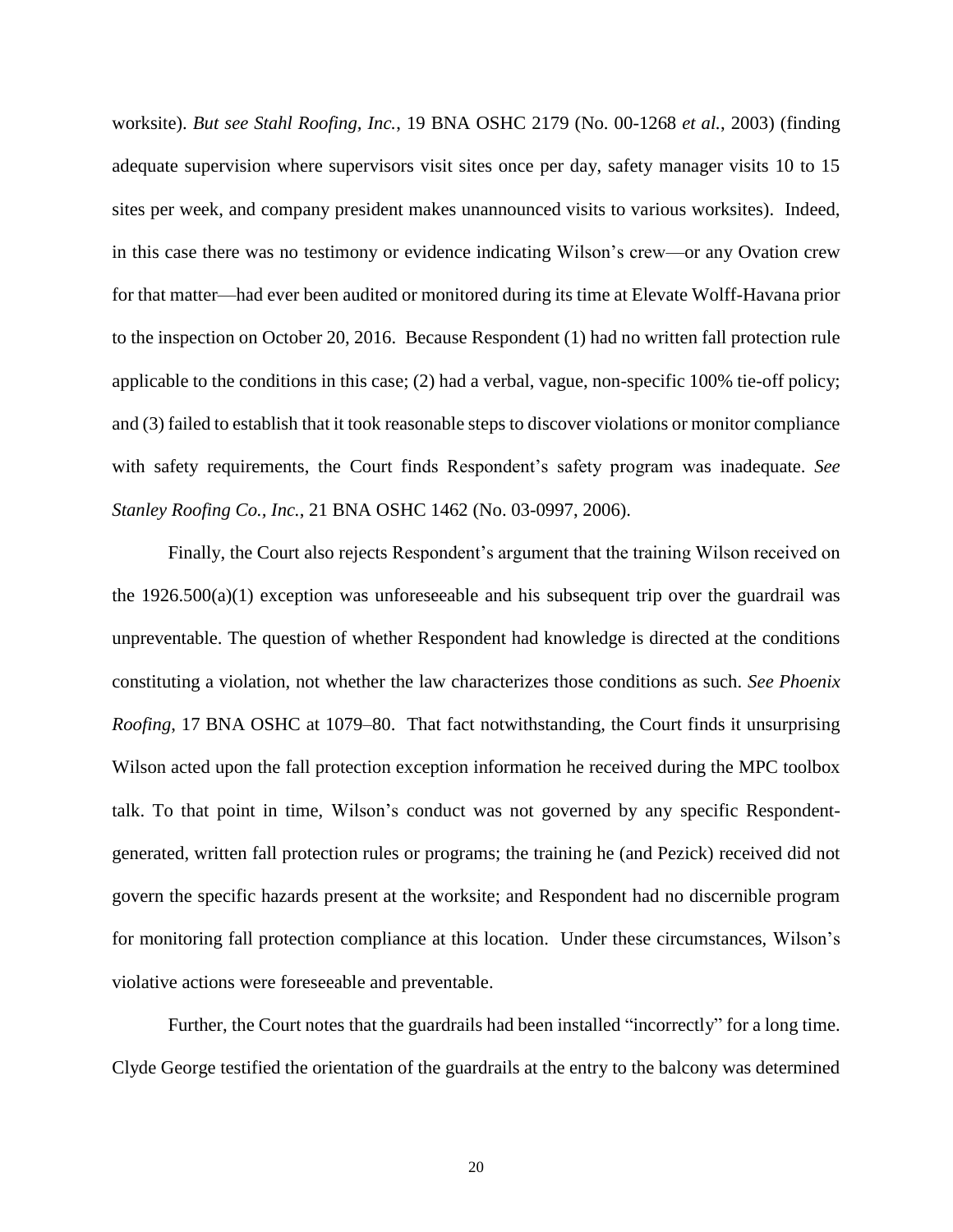in a pre-construction meeting with his framers. (Tr. 177–78). Prior to his foray onto the balcony on the day of the inspection, Wilson testified he and the other crew members entered into the closet through the spaces between the interior studs. Subsequent installation of plumbing and electrical wiring, however, impeded their ability take that route. (Tr. 209). According to Wilson, he asked MPC to move the guardrails "[a]bout three or four" times, but he received no response. (Tr. 244). Instead of requiring MPC to move the guardrails to the perimeter of the balcony prior to performing additional work—or refusing to work in the area until the guardrail condition was corrected— Wilson's crew continued to walk onto the balcony to get to the closet, even though there was no protection from the unprotected edge of the balcony only a couple of feet away. Wilson and crew had been on site for 6 months, 5 days a week, during which time Wilson testified he was the highest ranking official for Respondent on the worksite. (Tr. 190). During that time, Respondent installed roughly 90 percent of the plumbing on all floors of Building 5, including the closets, even though the fall protection on the balconies was inadequate. (Tr. 192). Given that the guardrails were situated at the entrance to the balcony for a substantial period of time, Respondent could have insisted that the problem be corrected before its employees were exposed to the hazard. The length of the time the condition existed, the lack of explicit fall protection rules, and the lack of an effective worksite monitoring program, cause this Court to conclude that Wilson's actions on the day of the inspection were foreseeable and preventable. Respondent is charged with constructive knowledge of the violation.

# Respondent Failed to Prove the Affirmative Defense of Unpreventable Employee Misconduct

In order to prevail on a claim of unpreventable employee misconduct, Respondent must show: (1) it has established work rules designed to prevent the violation; (2) it has adequately communicated those rules to its employees; (3) it has taken steps to discover violations of the rules;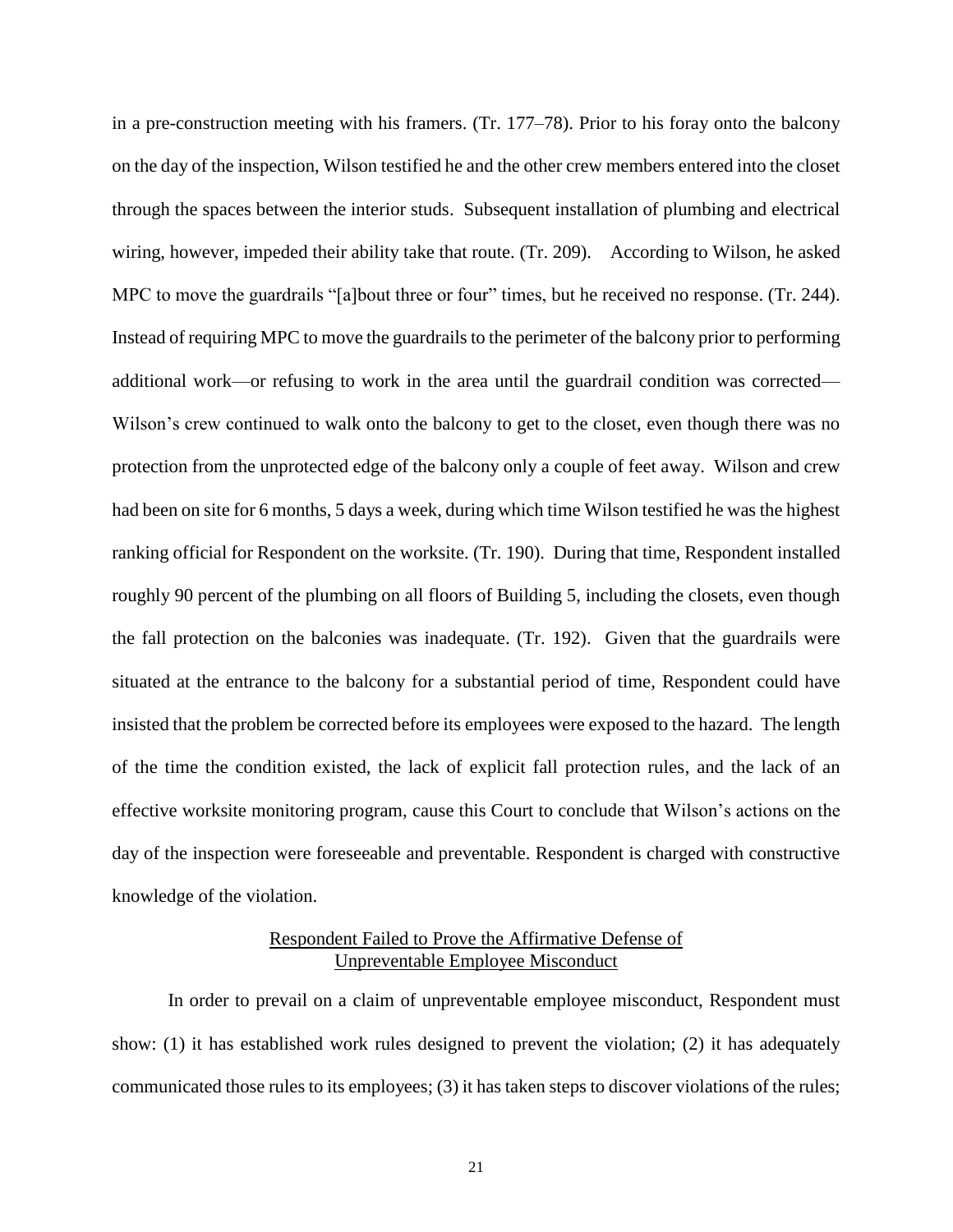and (4) it must effectively enforce the rules when violations are detected. *Am. Eng'g & Dev. Corp.*, 23 BNA OSHC 2093, 2096–97 (No. 10-0359, 2012). As noted above in footnote 11, the analysis of foreseeability closely tracks the elements of a claim for unpreventable employee misconduct. As such, the Court will not revisit the foregoing elements in depth; rather, it shall herein incorporate by reference the previous section's findings of fact and conclusions of law. The foregoing analysis illustrates Respondent failed to establish its claim of unpreventable employee misconduct with respect to Wilson or Pezick.

Respondent failed to implement effective work rules designed to prevent the violation. Prior to the inspection in this case, Respondent's written fall protection program consisted of a patchwork of training modules (undetailed in court); a half-page, written section on fall protection as it relates to scaffolding; and a vaguely worded, verbal 100% tie-off policy. The training Respondent did provide apparently did not cover the hazards on the Elevate Wolff-Havana site, and there is no evidence it was provided consistently to account for new employees, such as Pezick, who started at Ovation within one month of the inspection and missed the last Respondentprovided fall protection training provided on June 6, 2016. (Tr. 255). Finally, though Respondent had a disciplinary program, there was insufficient evidence of the steps Respondent took to monitor compliance with safety regulations and to detect violations.

Accordingly, the Court finds Respondent failed to meet its burden to establish the defense of unpreventable employee misconduct.

#### **The Violation Was Serious**

A violation is "serious" if there was a substantial probability that death or serious physical harm could have resulted from the violative condition. 29 U.S.C. § 666(k). Complainant need not show that there was a substantial probability that an accident would actually occur; he need only

22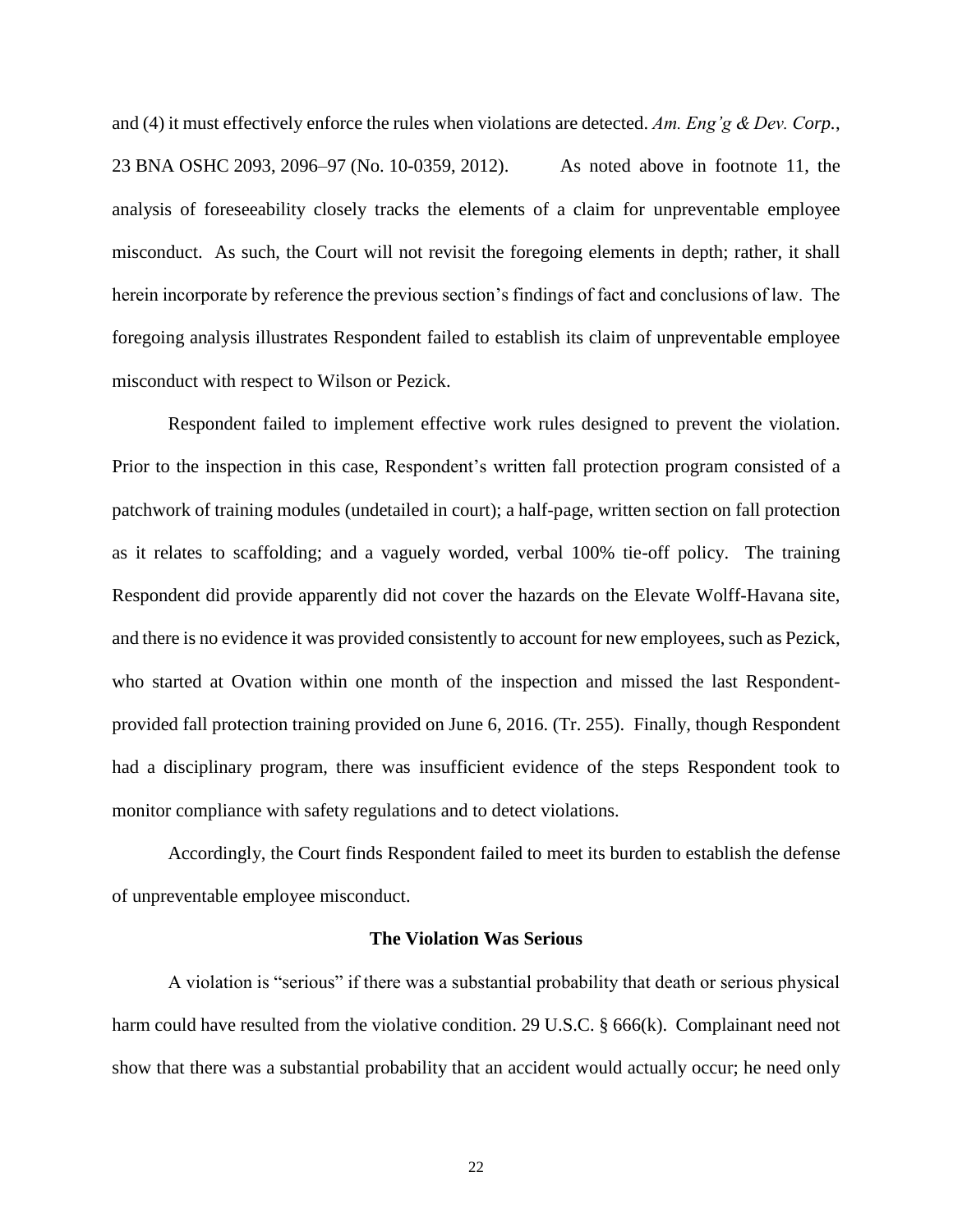show that if an accident occurred, serious physical harm could result. *Phelps Dodge Corp. v. OSHRC*, 725 F.2d 1237, 1240 (9th Cir. 1984). If the possible injury addressed by a regulation is death or serious physical harm, a violation of the regulation is serious. *Mosser Construction*, 23 BNA OSHC 1044 (No. 08-0631, 2010); *Dec-Tam Corp*., 15 BNA OSHC 2072 (No. 88-0523, 1993).

CSHO Peterson credibly testified that a fall from over 10 feet would cause injuries such as contusions and broken bones. (Tr. 88). Respondent did not dispute CSHO Peterson's testimony. Because the possible injuries caused by a fall from the balcony could cause serious injuries, and possibly death, the Court finds Complainant has proved the violation was serious. Accordingly, the Court finds Complainant met its burden, and Citation 1, Item 1 shall be AFFIRMED as issued.

#### **Penalty**

In calculating appropriate penalties for affirmed violations, Section 17(j) of the Act requires the Commission give due consideration to four criteria: (1) the size of the employer's business, (2) the gravity of the violation, (3) the good faith of the employer, and (4) the employer's prior history of violations. Gravity is the primary consideration and is determined by the number of employees exposed, the duration of the exposure, the precautions taken against injury, and the likelihood of an actual injury. *J.A. Jones Construction Co.*, 15 BNA OSHC 2201 (No. 87-2059, 1993). It is well established that the Commission and its judges conduct *de novo* penalty determinations and have full discretion to assess penalties based on the facts of each case and the applicable statutory criteria. *Valdak Corp*., 17 BNA OSHC 1135 (No. 93-0239, 1995); *Allied Structural Steel*, 2 BNA OSHC 1457 (No. 1681, 1975).

Complainant assessed a penalty of \$4,811.00. This penalty is premised on CSHO Peterson's determination the violation was of medium- to high-gravity and the likelihood of an